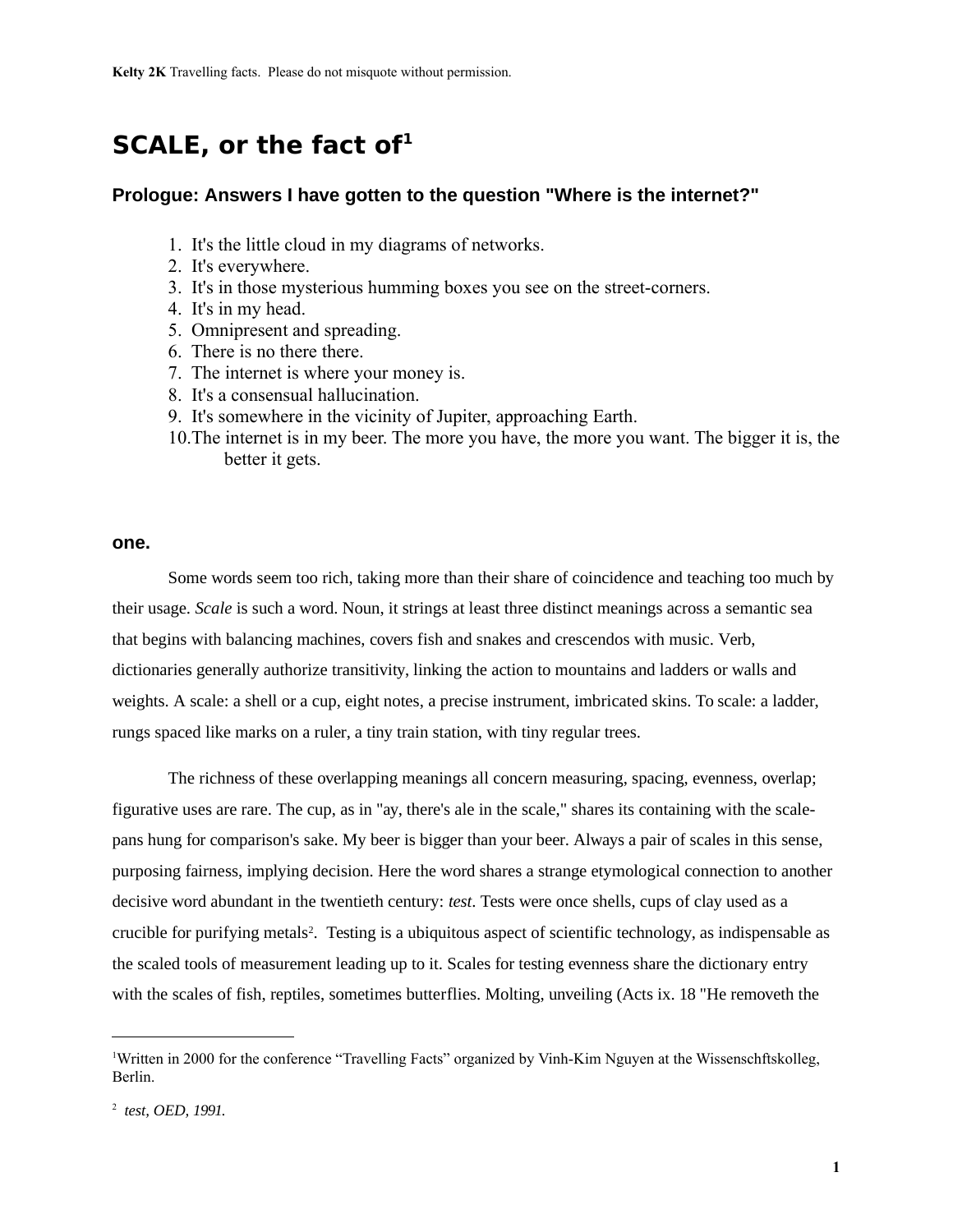scale from our eyes, the veil from our hearts."), revealing the truth. Scales— of salt, metal, armor, skin also protect, though from what is never clear. Richer by far are the wealth of uses for ladders, Jacob's holiness, an instrument's range, an arbitrary tool of amounting.

Somehow the binary balancing of scale pans opens out onto lines of all lengths, chopped up, finely or grossly, but always evenly. A scale of notes, scale of life, scale of intensity, bases (binary, ternary, decimal) in mathematics. The Richter scale of earthquakes, the Fujita scale of tornado intensity, the Hubble constant. Among its verbs, one can weigh and one can skin. Add to the cup or remove from the body. Only the latter suggests anything unusually messy in the world of scales, even though, in English at least, we refer to this action as 'cleaning' a fish. We could even make a scale of these meanings, test texts or usage for the most or least, the strongest or weakest. Already we often find ourselves 'weighing' the meaning of things.

This precious semantic-etymological crystal is cracked in the 20th century, where innumerable local measurements, octaves of evenly spaced notes practiced on carefully measured staves give way to new abuses. Under noun, the scale of something comes to indicate its pure size, especially its largeness. A 'large-scale' undertaking rarely means more than a 'large' undertaking. Economics knows this use promiscuously as 'economies of scale' ("short for Economies of Large Scale Production" quotes the OED from an economics textbook, though the difference between 'economies of scale' and 'large scale' will be important), where fixed costs are distributed over ever larger number of products. Totally paradigmatic, perhaps, is the visual exponentiation of Charles and Ray Eames *Powers of Ten*, [3](#page-1-0) a film that ranges from stars to cells, with the Earth dead center, balanced precariously on the pintle of this new scale of totality. Can the toy train and its industrial original still meet in this usage, or are they consigned to different frames?

Under verb, a still worse permutation, a new intransitive monstrosity appears: 'it scales.' It is this abuse that is most interesting. Not 'it scales' as in the Rock-It fish scaler, which claims in gloriously industrial language that "Rock-It scales up to 50 fish in 2 minutes. It's built entirely of galvanized steel with no moving parts to wear out, no batteries to go out, no electronics to fail. Unlike complicated so called 'state-of-the-art' fishing gear, Rock-It is built for a lifetime of utility."[4](#page-1-1)

<span id="page-1-0"></span><sup>3</sup> *Powers of ten : a film dealing with the relative size of things in the universe and the effect of adding another zero* made by the office of Charles and Ray Eames for IBM, 1978.

<span id="page-1-1"></span><sup>4</sup> See Rock-It homepage: http://www.dmi.net/rock-it/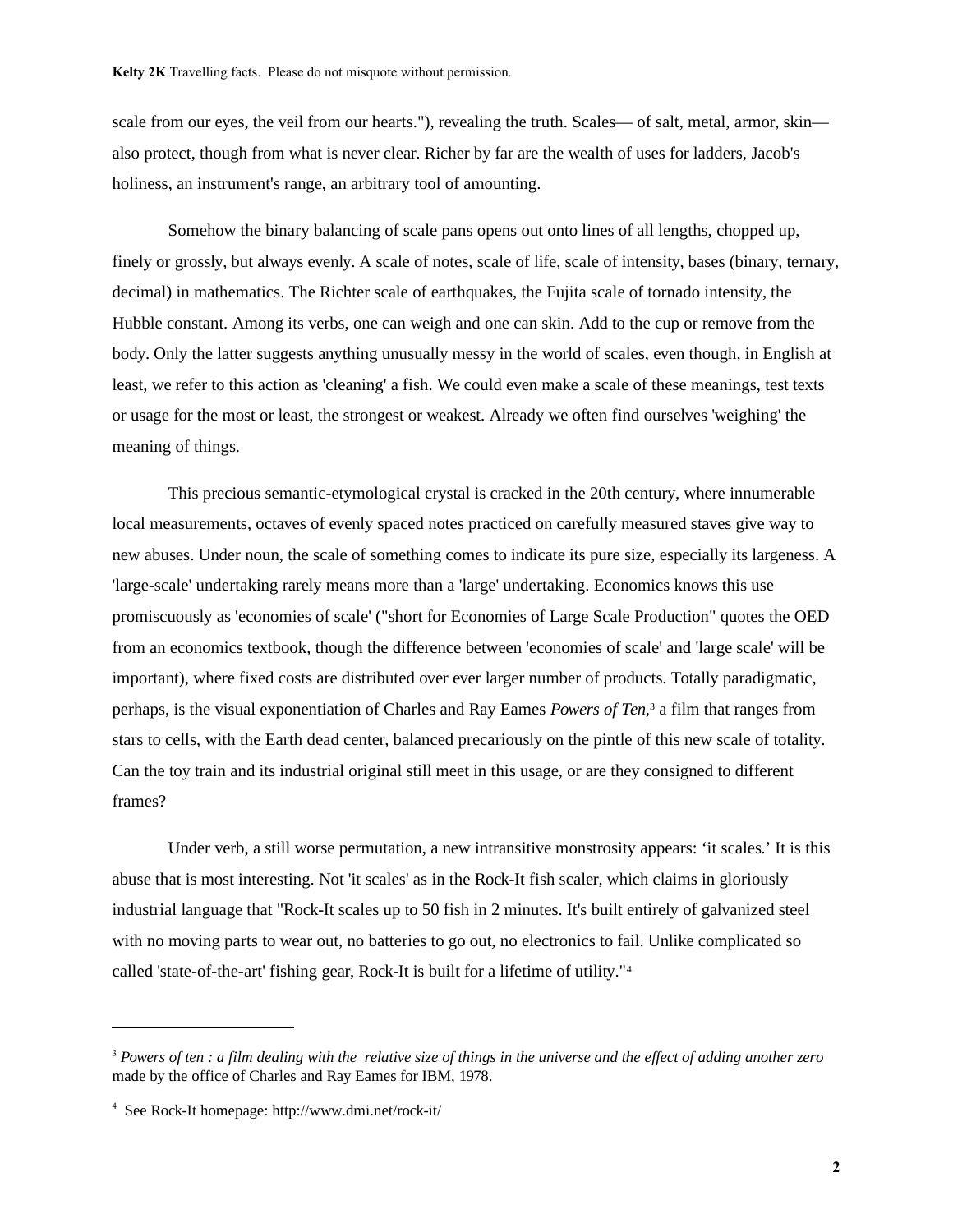No, not the industrial scale scaler of personal mass production, but a verb of a different order. An intransitive verb that suggests the cancellation of the imprecise use of scale to mean bigness, and substitutes instead a delicate notion more appropriate to the word's polysemy. A building and a train may be large or small— may be built, as one says, to scale. But, when something is *both big and small at the same time*, then *it scales*. Still, buildings and trains are too tangible for this intransitive miracle, it is a use of the word that could only find subjects in the twentieth century. Here the OED tips the balance: "To alter (a quantity or property) by changing the units in which it is measured; to change the size (of a system or device) while keeping its parts in constant proportion."[5](#page-2-0) Scale the amount, add a zero, measure in gigabytes. What could be more familiar in the world of measurement than the convenience of exponentiation. But consider the second usage, where things— significantly systems or devices become larger, but their parts stay the same. It is a familiar usage today:

"Does your business scale?" "Yes, our product scales," "this web server is scalable." No need for a billion servers to serve a billion hamburgers, because this baby scales. Microsoft hosts a yearly "Scalability Day," advertised by banners that say things like: "Did somebody say Scalability?" (Ears brimming with American media will hear a quote of a McDonalds advertisement, perhaps too subtly connected to the billions and billions of that old-economy model of scale.) Scalability is defined on hundreds of mailing lists, technical and otherwise. "Scalability, reliability, security" form a buzzword triumvirate second in ubiquity only to the kingly trio "products, services, solutions." Servers should scale, or succumb to too much traffic, but business plans should also scale, or risk the shame of missed market opportunity— regret does not scale. People warn of 'scalability myths,' there are helpful programming hints and "Scalability Killers"<sup>[6](#page-2-1)</sup> to avoid. One can try to write algorithms that scale (i.e. that can solve problems of arbitrary size), or try parallel processing (i.e. scale resources to help a non-scaling algorithm solve problems). "Clustering" is a popular solution that allows for scalable web-sites that access growingly large databases of material.<sup>[7](#page-2-2)</sup>

 The subtlety of 'to scale' often gives the slip to journalists and PR agents, who try returning scale to pure size, or pure speed; an example from The Standard, January 3rd, 2000:

<span id="page-2-0"></span><sup>5</sup> *scale,* OED, v. XIV p. 563, 1991

<span id="page-2-1"></span><sup>6</sup> George V. Reilly, "Server Performance and Scalability Killers," Microsoft Corporation, February 22, 1999, http://msdn.microsoft.com/workshop/server/iis/tencom.asp

<span id="page-2-2"></span> $7$  A cluster generally means any number of computers hooked together to act as one, as in 'parallel processing' however, it has recently come to be used more specifically with the connection of any number of servers such that visitors see one site and access only one database, even though they might be connected to any of the computers. Load balancing, fault tolerance, error correction are all given as reasons to cluster.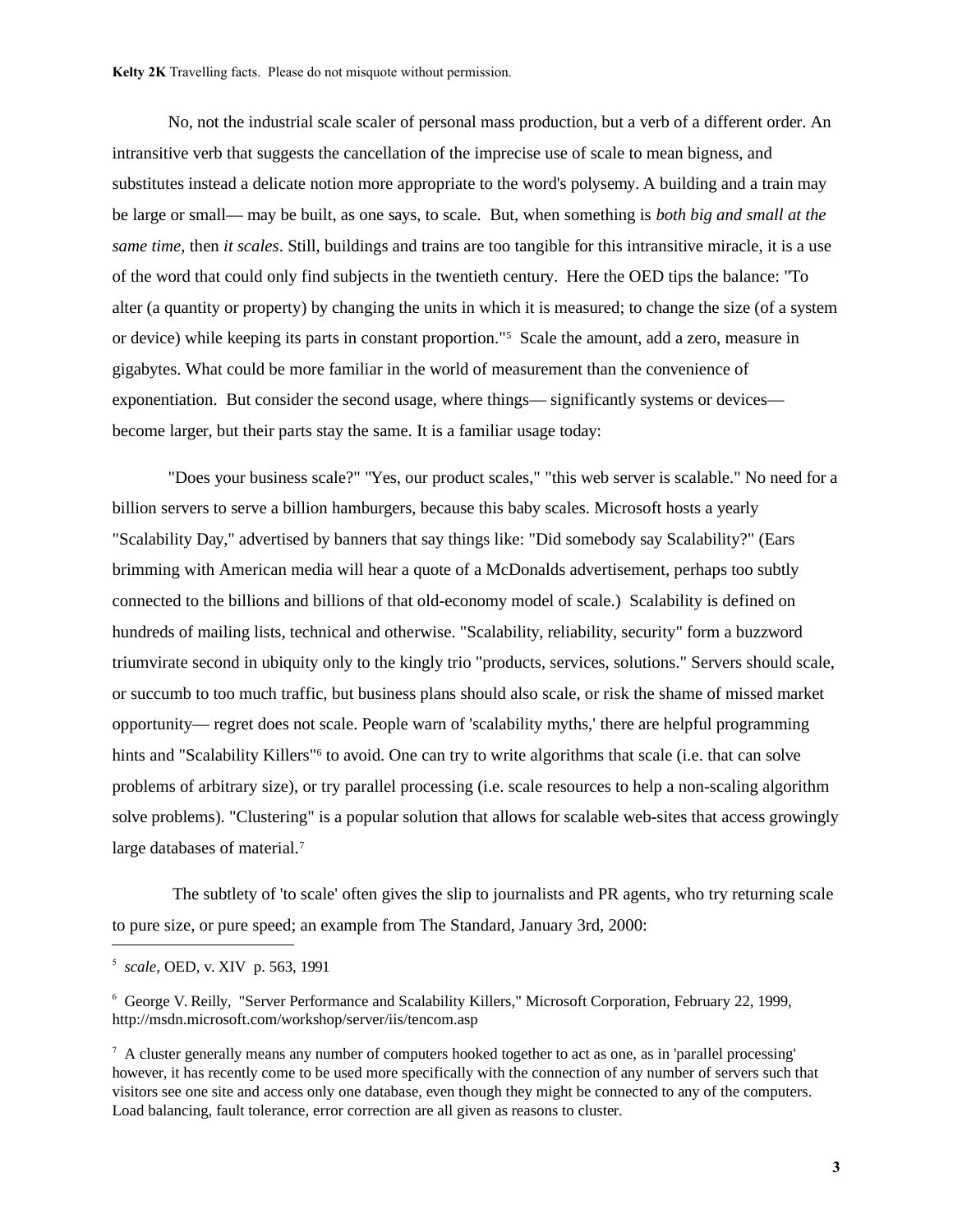On the Internet, if you can't scale – *if you can't get really big really fast* – you're nowhere. And it's not enough for just your technology to be scalable. Your entire business model has to have scalability, as well; you need to be able to quickly extend your business into new markets, either horizontally or vertically. "Will it scale?" is one of the first questions venture capitalists ask.[8](#page-3-0)

Interesting choice of words, "if you can't scale, you're nowhere". True, it implies the opposite, that if you can, you will be everywhere. The world, your oyster: bon appétit. But the choice indicates something else, you are no *where*, not no *thing*. This is a story, a word, a metaphor maybe, of the internet as industrial market, geographical manufacturing region, *cyber-space*. A topical imagination where fastness and largeness make more sense than in the pure scripts of a world that is both big and small at the same time, which precludes it from being precisely some *where*. Such a topographical insistence is a result of weak language, less than of weak imaginations; not a result of the actual strangeness of a world saturated by computing, yet indifferent to its physical organization, because language itself forces spatial figurations, prepositions serve topoi on top of topoi. Fact is, if you can scale, you could be *any* where.

Try another example on for size. *Gnutella*, named for GNU (of GNU's Not Unix fame, from the Free Software Foundation)<sup>[9](#page-3-1)</sup> and the tasty hazelnut-chocolate spread "popular with Europeans" is a simple elegant tool for creating your own instant mini-internet, in order to share anything you want: music, movies, porn, pictures, data. Its self-description:

> Gnutella client software is basically a mini search engine and file serving system in one. When you search for something on the Gnutella Network, that search is transmitted to everyone in your Gnutella Network "horizon". If anyone had anything matching your search, he'll tell you.

So, time to give a brief explanation of the "horizon". When you log onto the Gnutella network, you are sort of wading into a sea of people. People as far as the eye can see. And further, but they disappear over the horizon. So that's the analogy...

And what of the 10000-user horizon? That's just the network "scaling". The Gnutella Network scales through segmentation. Through this horizoning thing. It wouldn't do to have a million people in the horizon. The network would slow to a crawl. But through evolution, the network sort of organizes itself into little 10000-computer segments. These segments disjoin and rejoin over time. I leave my host on overnight and it will see upwards of 40000 other hosts.

<span id="page-3-0"></span><sup>8</sup> http://www.thestandard.com/ archives from January 3, 2000, my italic.

<span id="page-3-1"></span><sup>&</sup>lt;sup>9</sup> http://gnutella.wego.com. The Free Software Foundation: www.fsf.org and www.gnu.org., Nutella, by the way, is a product of WWII war shortages of chocolate, originated in Italy and now, by its web-address, appears to be headquartered in Argentina (www.ferrero.com.ar) but these are precisely the kinds of assumptions that are dangerous on the internet. "Worldwide, it outsells all peanut butter brands combined." In my next paper I will tell the history of the twentieth century through the epic struggle between Nutella and Peanut Butter.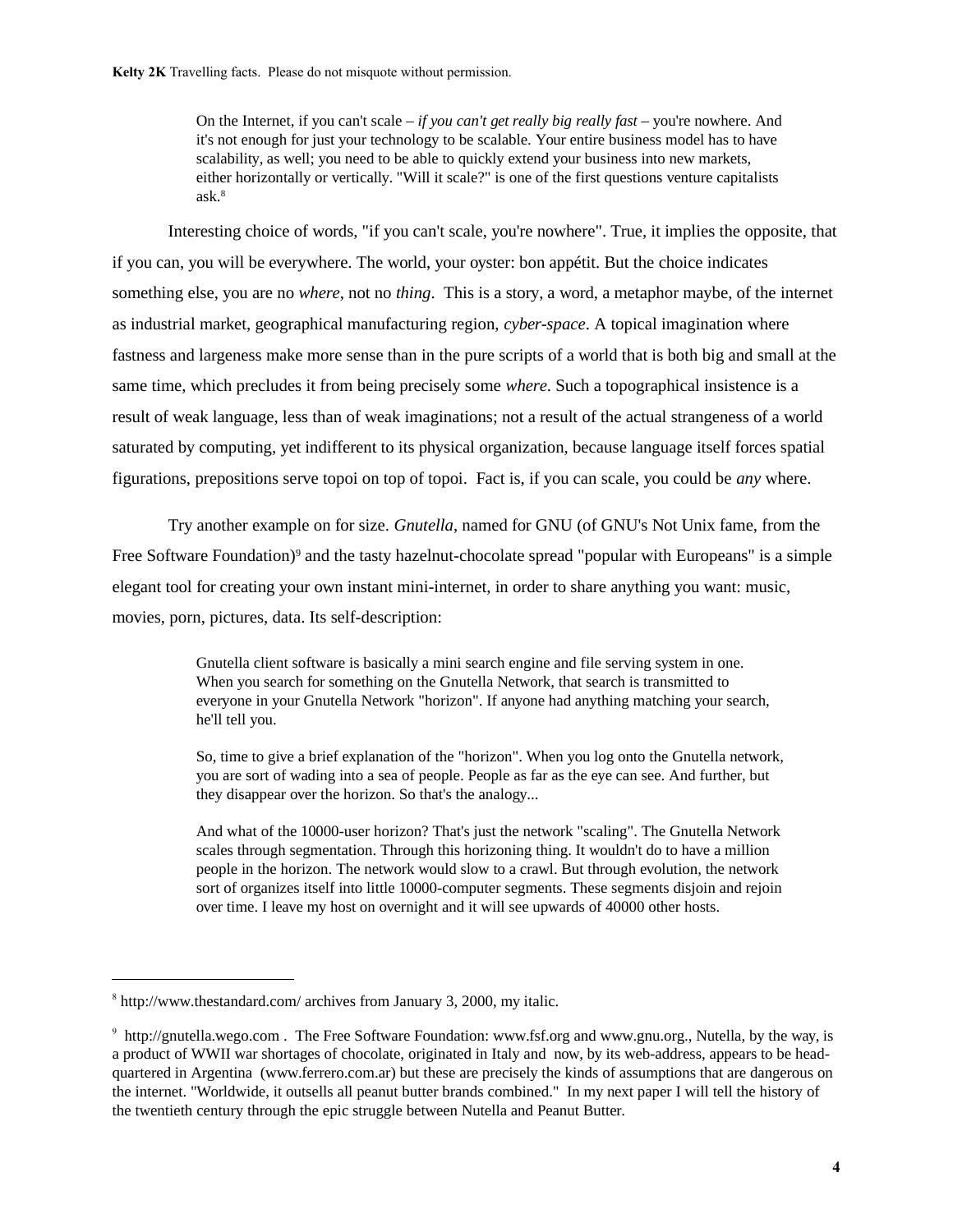Here the where of there is earthly, it is the size of the planet, and divides into horizons, timezones of a sort, a metaphor of spatiality familiar to pilots and phenomenologists alike. This horizon, however, is by no means geographical, but simply numerical. It is as one color thread in a tapestry, distributed throughout the landscape connected by a quality. It is a statistical distribution, dotting a sample of billions with 10,000 dots. The crucial difference here, is that everyone's horizon is different— not completely, but enough that the horizons 'scale' to include the whole internet. What connects people first is not a physical network, not a system of wires that has a necessary geographical component. What connects people is a script, an instruction, a set of commands, a question and answer (or a 'negotiation' in telecommunications terms, specifically, a 'ping' and a 'pong' that contain minimum information about origin and destination, IP address and connection speed. It is nonetheless these pings and pongs that make up more than 50% of the data on the Gnutella network, making scaling a serious problem for the designers. Imagine if everyone were to ask their neighbors that question, and ask them to ask their neighbors, and so on— the world would quickly end in queries without answers...). What connects people is not propinquity, not community, what connects people in the world of tasty hazelnut spreads is, in short, a programmed language.[10](#page-4-0) A protocol, a simple script, a set of messages. Your IP address can be static or dynamic, a proxy or a masquerade, but it doesn't matter where it is, or how long it exists, only that it be connected to others, which are connected to others, which are connected to others. This is the non-spatial space of 'it scales.'

The cliche of air-travel shrinking our world in bringing the remote close has nothing to do with this kind of scale. Rather, if you must think of planes, think instead of the tall Texan crammed in the seat next to you, and the conversation that will lead to the person you both have in common, and the meaning of the inevitable phrase "it's a small world." These conversations are the new scale of the twentieth century<sup>[11](#page-4-1)</sup>.

Scale is not just size, therefore, or extent. The system can be any size, only its parts need be correctly measured. So this intangibility of size that is both big and small at the same time includes markets and economies that scale as much as it does ideas, technologies and networks that scale (or in the language of the OED, 'systems and devices'). In the long twentieth century, 'large-scale economies'

<span id="page-4-0"></span><sup>&</sup>lt;sup>10</sup> On the subject of programmed languages, please see my thesis, *Scale and Convention: Programmed languages in a regulated America,* available at http://www.kelty.org/or/thesis.

<span id="page-4-1"></span><sup>11</sup> Indeed, one of the more libertarian futurist manifestos of the internet— *The Cluetrain Manifesto*— uses precisely this language: the internet is a giant conversation. The metaphor doesn't imply anything about size, however, and the rebellion is a very Lutheran one, read its 95 theses here: http://www.cluetrain.com.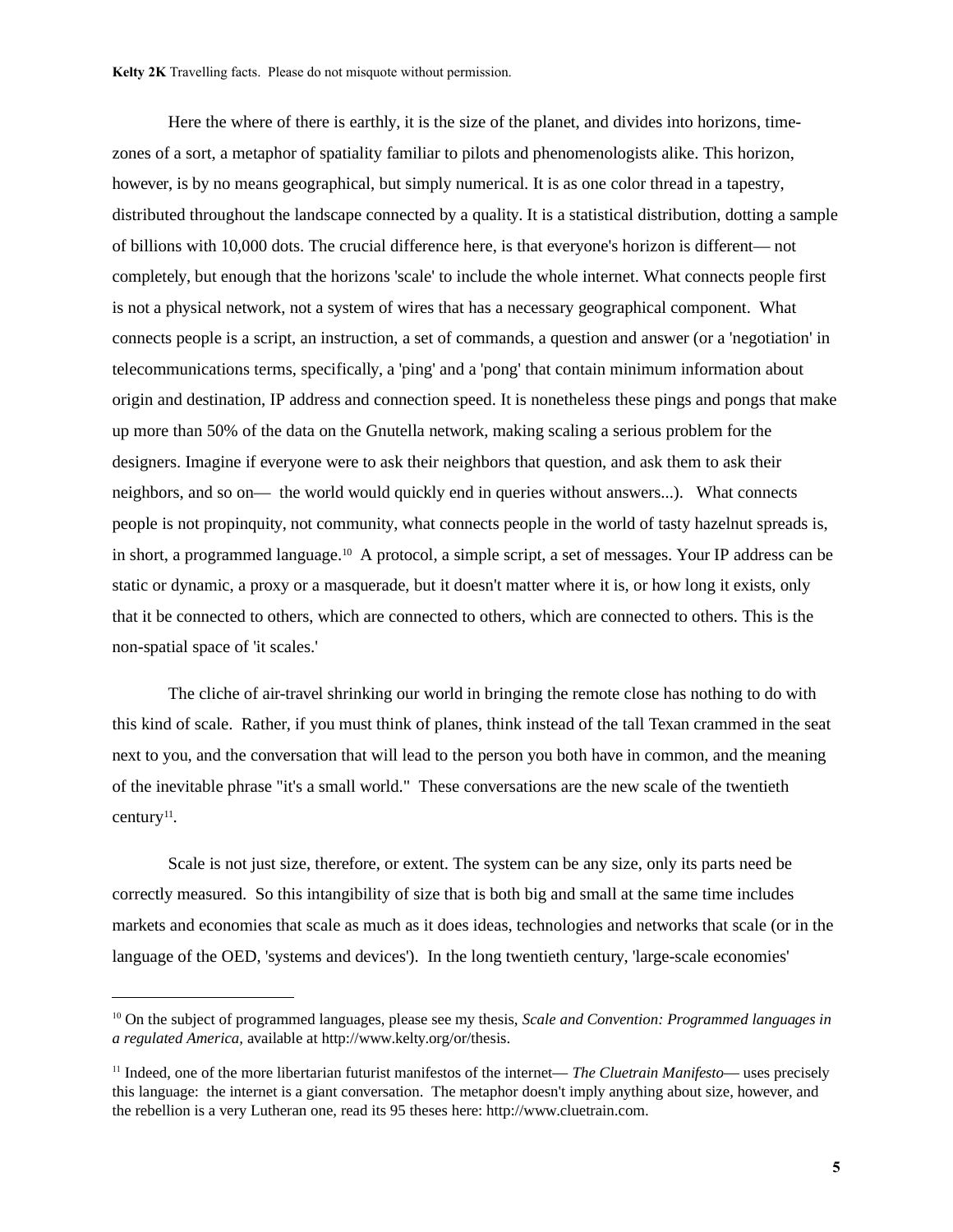become 'Economies of scale' which become 'economies that scale'— economies that digital prophets love to herald, where markets are scaled to order and profit is pure. True, there is rarely talk of something scaling *down*, rather than *up*, but implied in the intransitive usage is that should demand drop precipitously, production can match it, and profits survive. Scale is unbounded potential size.

To return to the opening question, it is a matter of beer, or more precisely of drunkenness. "The bigger it gets, the better it is, or perhaps "the better it is, the bigger it gets". I fear the person who gave me this answer was quite drunk. It hardly matters, because what it says about the internet, read in either direction, is that *it scales.*

I suppose for the engineer— the sober engineer— the scalability of the internet is a merely technical question. A technical question. Which is not to say a question of technology. Rather, it implies that there is nothing mysterious in the phenomenon of scalability. Instead, it is simply a question of building something like the internet (i.e., a distributed system of computers all sharing a single connection and transmission protocol), creating some software to implement the protocols, and voila: scalability. Sure, there may be some hard questions that linger about compatibility, about security, or amount of traffic, or even some 'theoretical' questions about the hardness of certain problems. Yet these are still 'technical' questions, no mystery, just math. They are not philosophical.

But I should be clear. This question, my *technical* question about scale is not *only* about the internet. And if this scalability is something other than just the internet— the computers that make up the internet— if it is also markets and economies that scale by virtue of being connected to the internet and to the people who are "on" the internet; if the internet is in my head or in yours, in our beers, or no where at all, then this question is suddenly much more difficult, and perhaps, more important than simply a 'technical' question, or even a question of technology. When I ask "where?" my interlocutors almost always double-take. It is strangely phrased. Some seem to think I know where it is, and am not telling; others take it as an occasion to joke, seriously. If the internet scales, if it is simple to say that it is everywhere, then surely we should ask "just how big can it get?" Surely there must be limits— bigger than the world, as big, or smaller? Bigger than society, bigger than the market, bigger than the economy?

This is a serious question both theoretically and for designing empirical research. It is not possible, for example, to have a 'sociology of the internet' without returning to the question of what and where society is (not to mention an anthropology without questioning *anthropos*). Or put differently, this is not only a question of research, because it is research that is in question. So my question is larger than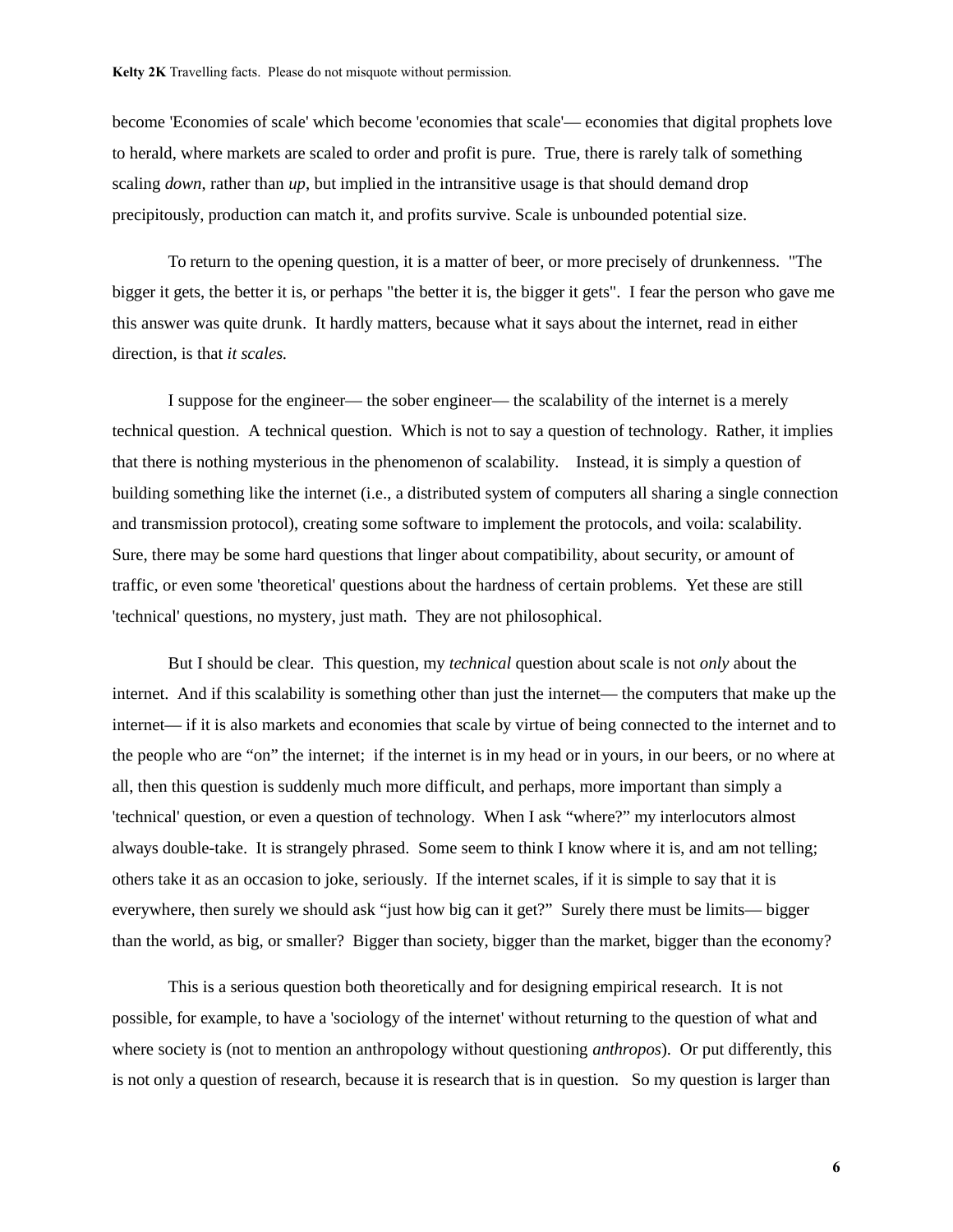the internet, if I can put it that way. For lack of a better word, I say 'scale'[12](#page-6-0) .

Felicitously, scale means a few other things. In one precise way it refers to scientific research through the notion of the scale-model. Scale here is *measured representation*. It is a question of the relationship between something and something else *calibrated* by some totality, usually called 'the world' or 'reality'. The world, it is presumed, does not scale— it's just there. I find this a dangerous assumption, however, because we encounter many things today with the names "global models" and "world models" that might suggest that the relationship between the model and the world are not so straightforward[13](#page-6-1). The fact that environmentalists, economists, physicists, biologists, sociologists, anthropologists et. al. concern themselves with models and representations of this incredibly huge thing, this planet-sized or larger reality, should militate against the assumption that the world calibrates the model, rather than vice-versa. These miniature worlds are no longer scale models, no harmless representations of a world too big to be grasped without reduction. They are more like scale-realities, or even, model-realities. But don't take *my* words for it.

## **two.**

Use the program to try worldwide strategic plans. Plan a strategy, and make any necessary changes to the model. For example, you might want to try developing new farming technologies. But don't start the model yet! First think through what you expect to happen. Draw graphs or make notes about how population, industrial output, and other variables will change over time. Why will they change this way? Then start the model. Do the results differ from your expectations? If so, why? Adjust your mental model appropriately.

—A description of *World3* model software from *Beyond the Limits*[14](#page-6-2)

In 1956 and 1957 the first mathematical macroeconomic models of growth were proposed by

Robert Solow, the first man-made miniature moon left the earth carrying a man, and Jay Forrester was

<span id="page-6-0"></span><sup>&</sup>lt;sup>12</sup> In addition, I cannot say that this is simply a question of a 'new' reality that requires new words, or that this very twentieth century use of an old word simply indicates some general thing that already has a million new names ('information revolution,' 'computerized society,' 'network society,' 'information age,' 'new economy' etc.), none of which, to my taste, clarifies things at all. I have dwelled on this to no particular effect in the 'monounsaturated introduction of my dissertation, op cit. http://kelty.org/or/thesis/

<span id="page-6-1"></span><sup>&</sup>lt;sup>13</sup> Perhaps the most suggestive and sophisticated producer of models of all sorts is Herbert Simon, who has published collections called *Models of Discovery, Models of Thought (2 vols.), Models of Man, Models of Bounded Rationality and Models of My Life* (an autobiography). His work does not figure in this paper even though his notions of 'bounded rationality' and 'satisficing' pose the questions of just how complex scale-models of decisionmaking can be. There is a reason he is at a strange intersection of economics, artificial intelligence, management theory, and decision analysis.

<span id="page-6-2"></span><sup>14</sup> Meadows, Donella H., Dennis L. Meadows, and Jørgen Randers *Beyond the Limits,* Chelsea Green Publishing (Post Mills, Vermont): 1992. More at http://www.sun.rhbnc.ac.uk/~uhss021/ESP/BTLHandbook.html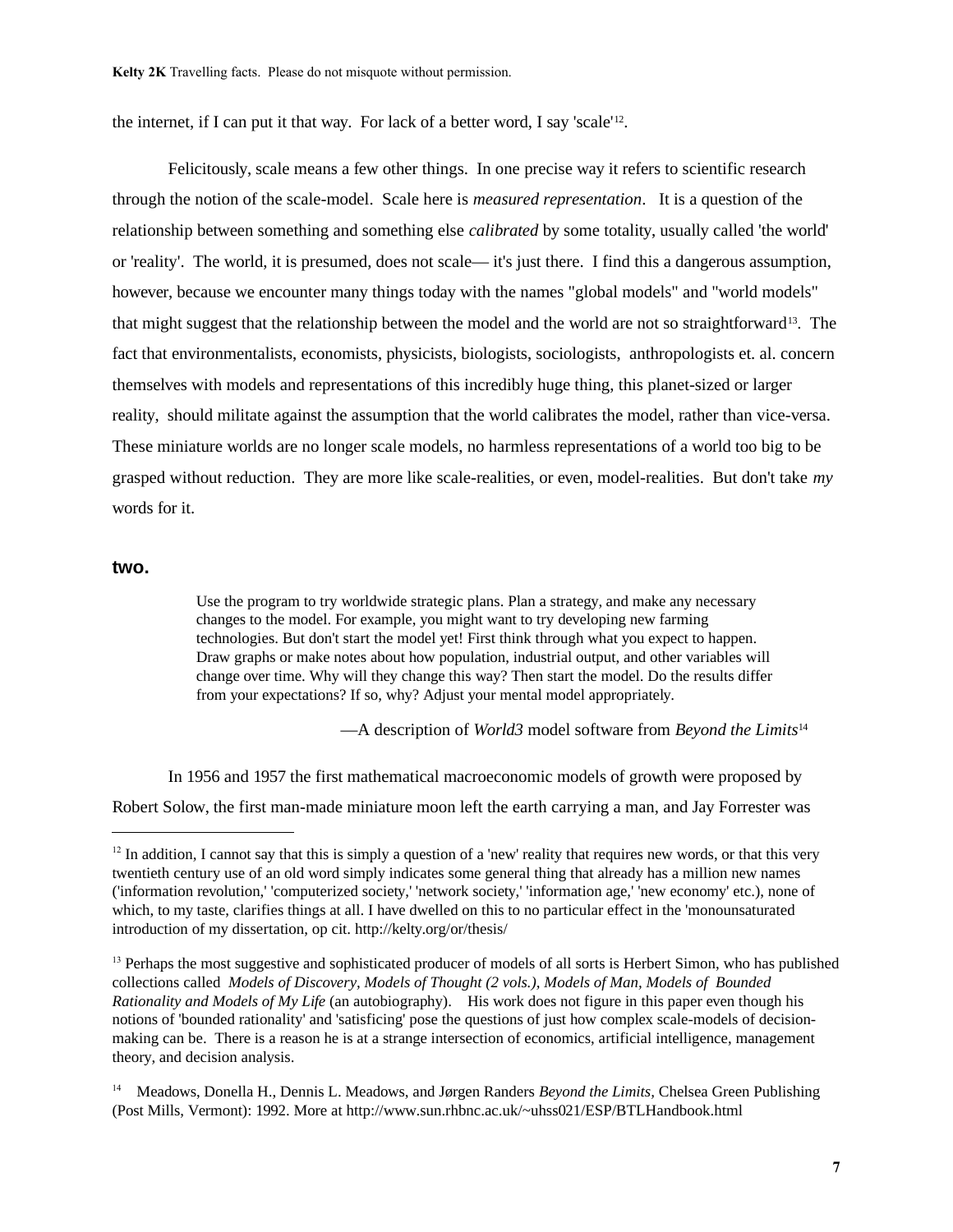shelving his war work and his patent on magnetic core memory and moving over to the Sloan School of Management at Massachusetts Institute of Technology<sup>[15](#page-7-0)</sup>. I hope one day this set of events will be the proper allegory for the period leading from WWII to WWW. Until then, it will just be coincidence subordinate to a time period we call, for no particularly good metaphorical or meteorological reason, The Cold War. Yuri Gagarin will have to stay in orbit, and I will return to Solow in section five, below.

Jay Forrester's move resulted in the creation of a field of research— System Dynamics— that is no less lively today than it was between 1957 and 1973, when his literary output was obsessed with one same thing: systems that change dynamically based on the feedback loops of their factors. Sure, Forrester wasn't the only person using these words during this era of cybernetic promiscuity, the summers of system love, but he was alone in creating something very specific: computer-models of systems with dynamically related factors that could be observed in and out of equilibrium. Forrester began with industrial dynamics, moved on to cities and urban environs and by the end of the sixties, he had grown his models to the size of the world.[16](#page-7-1) He named them *World1, World2,* and *World3*. These models of the dynamics of inputs and outputs, resources and products, ends and means were handed off to his graduate student Donella Meadows who took them to Rome with her. By 1972, the models had produced not just answers, but millenarian predictions of their own end. That is, of the now famous report of the Club of Rome called *The Limits to Growth.*[17](#page-7-2)

Global models begin here. Not just models of the world (on this subject, there is Heidegger ahead), but *dynamic* models, which means models that constitute a certain kind of automated experiment with the reality they describe, and live and die inside computers. A certain brand of fact-saturated environmentalism also begins with these neo-Malthusians and their transmissions from Rome.[18](#page-7-3) The wash of emotionally hyperbolic literature (for, against, and other) that followed this book belies the

<span id="page-7-1"></span><sup>16</sup> Jay W. Forrester, *Industrial Dynamics,* Cambridge, Mass.: M.I.T. Press, 1961, *Urban Dynamics*, Cambridge, Mass.: M.I.T. Press, 1969, *World Dynamics*, Cambridge, Mass. : Wright-Allen Press, 1971, *Principles of systems; text and workbook,* Cambridge, Mass.: Wright-Allen Press, 1968.

<span id="page-7-2"></span><sup>17</sup> Donella H. Meadows, Dennis L. Meadows, Joergen Randers, William W. Behrens III, *The Limits to Growth*, New York: Universe Books, 1972. All references this edition.

<span id="page-7-3"></span> $18$  The Club of Rome was a closed group, and their self-importance was an important factor in their capacity to speak for the world: "The Club of Rome is limited, and will not exceed one hundred, it is being expanded to include representatives of an ever greater variety of cultures, nationalities and value systems. (x)"

<span id="page-7-0"></span><sup>15</sup> For an excellent account of Forrester's activities before his move, see Paul Edwards, *The Closed World:* Computers and the Politics of Discourse in Cold War America (Cambridge, MA:MIT Press, 1996). Also see Edwards on Global Models: "The World in a Machine: Origins and Impacts of Early Computerized Global Systems Models," in *Systems, Experts, and Computers: The Systems Approach in Management and Engineering, World War II and After*, eds. Thomas P. Hughes and Agatha C. Hughes (Cambridge, MA: MIT Press, 2000).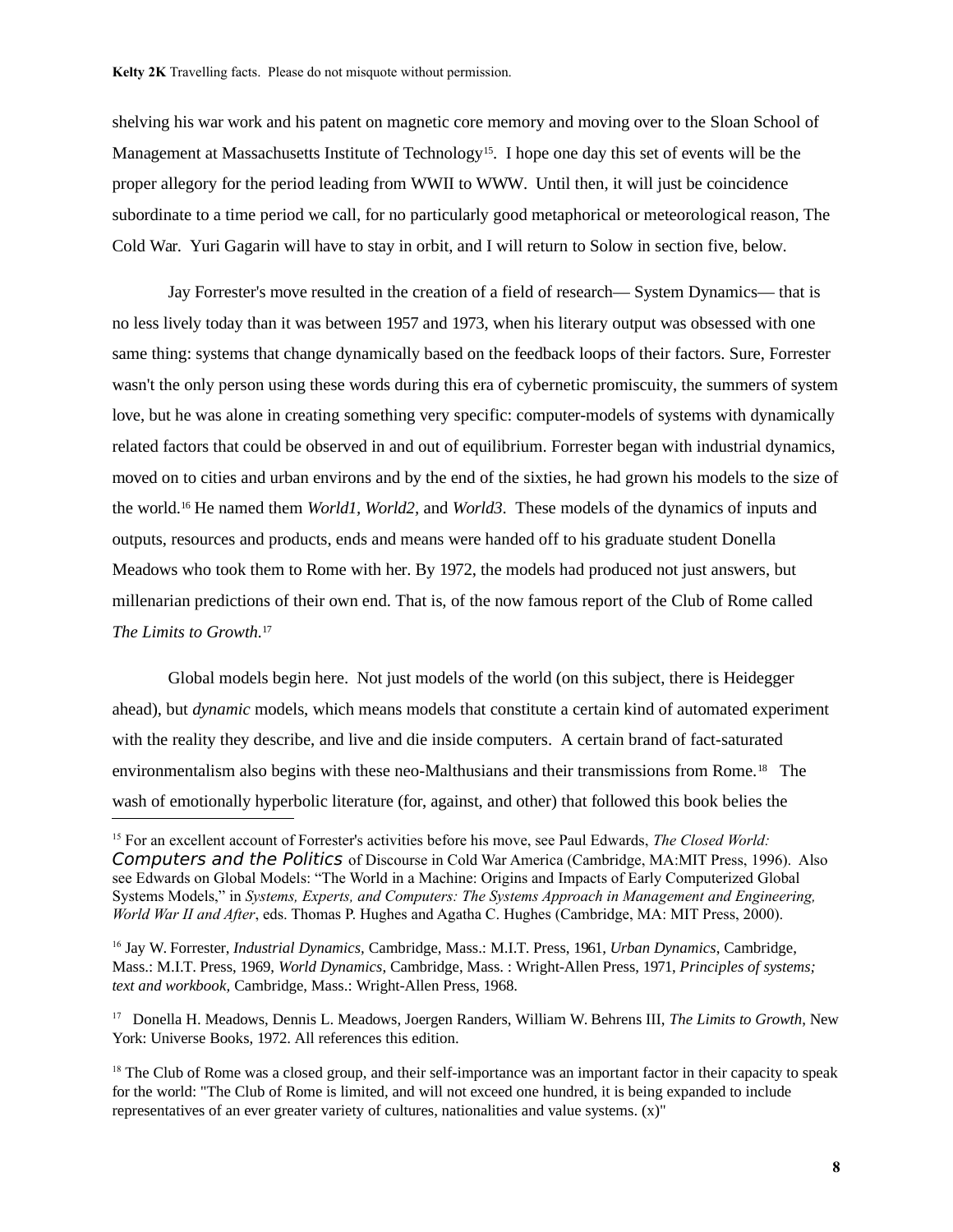studied seriousness with which the Club of Rome and the authors go about justifying their apocalyptic pronouncements. They insist that the model, the small-scale representation is the only way to trade sensibility for intelligibility (on this subject, there is Levi-Strauss ahead), and that this has to do with nothing less than the progress of science:

> We, too, have used a model. Ours is a formal written model of the world. It constitutes a preliminary attempt to improve our mental models of long-term global problems by combining the large amount of information that is already in human minds and in written records with the new information processing tools that mankind's increasing knowledge has produced— the scientific method, systems analysis, and the modern computer. (26)

Note here (and also in the above quote from the sequel— still going strong 20 years later) the continuity drawn between "mental models" and the models outside minds. *Where* models are is a troubling question not broached, but wherever they are, two things are true: they are *written* and they are necessary spurs to decision— they are facts. The Club of Rome insists that their findings are fundamentally sound, even if the details are not quite exact. Their conclusions, however, are in a delivered in quite the biblical tone: "...join us in understanding and preparing for a period of great transition— the transition from growth to global equilibrium.(29)"

The difference between growth and global equilibrium is not one of scale, but rather one of quality. It is not the case that economic models of growth such as Robert Solow's (or Paul Romer's, see section five below) are unconcerned with equilibrium, but equilibrium in economics does not have the same moral force that it has here. Equilibrium in economics is a pure problem of balanced forces and a question of prices. It is not opposed to growth, but rather conceived as a prerequisite of growth.

It is these models of equilibrium, and not the models of *Limits to Growth*, or any of its descendents, that, for example, central banks, federal reserve boards, international financial investors, or multinational corporations concern themselves with when they concern themselves with growth and its limits.

The model of the Club of Rome, Forrester's *World3,* on the other hand, concerns the equilibrium of all factors. It is also avowedly closed. Only scarcity governs it. Neo-classical and contemporary economics remain ambivalent to the nature of growth, and ponder the possibility of sustainable, but infinite growth, but *World3* is an equilibrium model of total accounting dependent on absolute assumptions of scarce raw materials that decrease exponentially and populations that increase exponentially<sup>[19](#page-8-0)</sup>. To follow its flow charts is to move through a looping and mazed world that is connected

<span id="page-8-0"></span><sup>&</sup>lt;sup>19</sup> Among others, there are actually five principle factors in the model: population growth, industrial growth, food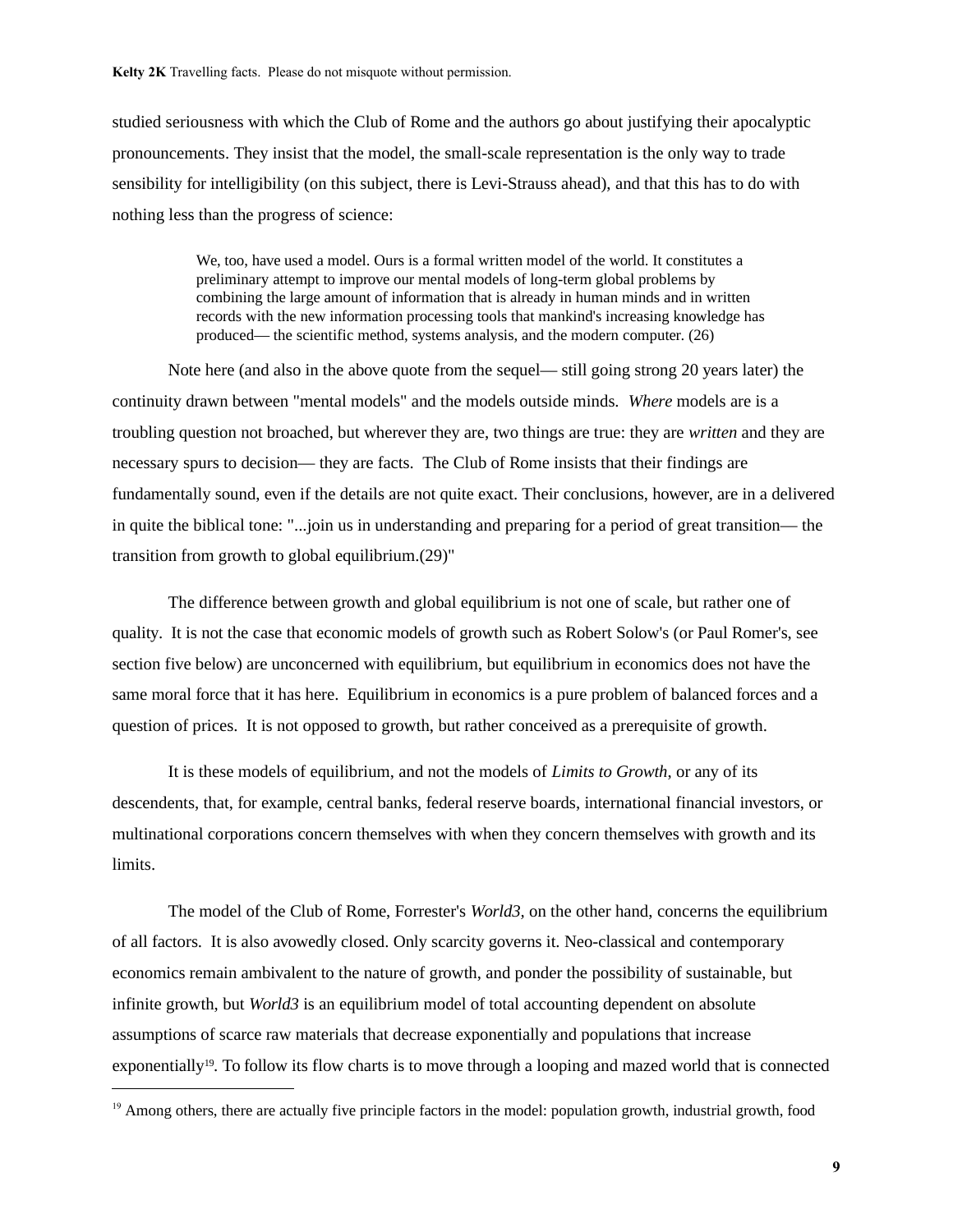to itself in dashed, dotted, and bold lines. It is a flow-chart world constructed from logarithmic curves that frighten as they steepen. It is a model of a world in which scarcity governs first and last instances, where allocation can be improved only within a global bound set by limits on the tangible, thumpable, depletable world around us and where all actual factual growth is exponential. Inputs and outputs to the system exist only as tiny clouds marked "sources or sinks that are not important to the model behavior." Poof.[20](#page-9-0)

It is a world of insurmountable scarcity, like that of a certain classical economic consensus that earned itself the epithet of 'dismal science.' *Limits to Growth,* however, is a very late drinker at this dreary water cooler, and in seeing the bottle half empty, piously warns us of what is most obviously our impending, thirsty doom. The global equilibrium they speak of is one particular kind of equilibrium: global stability, sustainable levels of production and consumption. The scarcity they speak of insists without argument that the world is a zero sum game, dynamic, yet ever diminishing. Their model proves it, even if the details are fuzzy. They call this the "predicament of mankind."

A predicament is something predicated. This 'predicament of mankind' is a familiar state today, perhaps it even forms a certain kind of consensus that only greed and madness would seriously dissent from. Extinction, nonrenewable resource destruction, inadequate environmental risk-management, global warming are all the subjects of this predicate, and warnings of catastrophe have tempered only the subtlety of the measurements we are presented, only the specificity of the syntax. What sentence is this we are under? No doubt it is a question of facts, and especially, of the statement of facts. Noun, verb. However, what does it mean to state these facts as a problem of *growth?* Do we understand this word, or even how we represent it? Is scarcity so simple a problem as to give the apocalyptic pronouncements of the Club of Rome immediate meaning? If, as I would suggest, the notion of scalability has a definite, but non-obvious relationship to the programmed languages of engineering, legal regimes, regulatory mechanisms, economic and institutional design disciplines and technical standards, then the nature of the relation between what we call 'growth', how we represent it, and how those representations in turn scale should be our question. It should be not just how we model growth but just what these models do, what they predicate.

# **three.**

Claude Levi-Strauss has something to say about scale and reality. I reproduce it here full-size:

production, pollution, and consumption of non-renewable raw materials.

<span id="page-9-0"></span><sup>&</sup>lt;sup>20</sup> the World3 model is on p. 110-112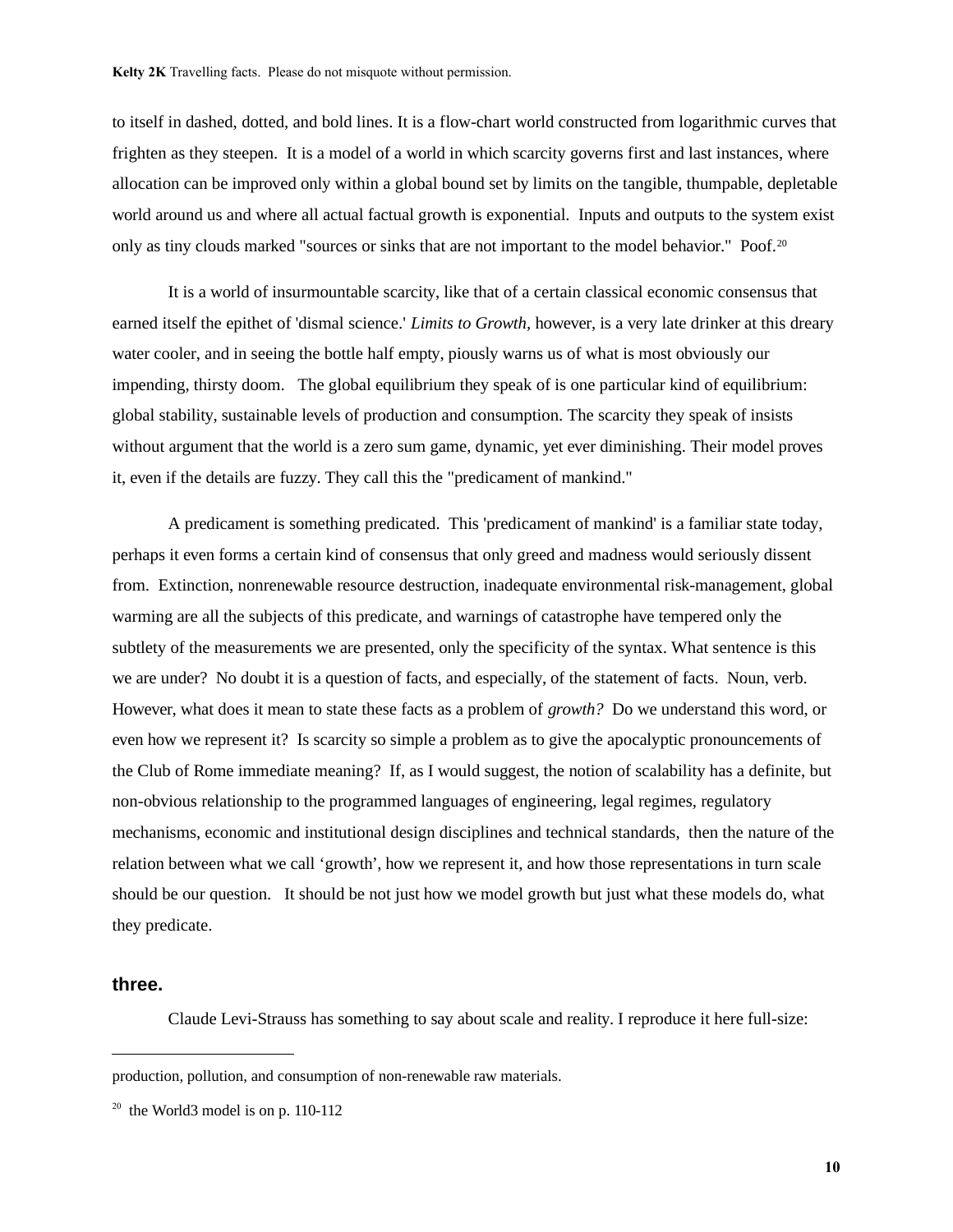Clouet is known to have liked to paint at less than life-size. His paintings therefore, like Japanese gardens, miniature vehicles and ships in bottles, what in the "*bricoleur's*" language are called "small-scale models" or "miniatures" [*modèles réduits*]. Now, the question arises whether the small-scale model or miniature, which is also the "masterpiece" of the journeyman may not in fact be the universal type of the work of art. All miniatures seem to have intrinsic aesthetic quality— and from what should they draw this constant virtue if not from the dimensions themselves? — and conversely the vast majority of works of art are small scale. It might be thought that this characteristic is principally a matter of economy in materials and means, and one might appeal in support of this theory to works which are incontestably artistic but also on a grand scale. We have to be clear about definitions. The paintings of the Sistine Chapel are a small-scale model in spite of their imposing dimensions, since the theme which they depict is The End of Time. The same is true of the cosmic symbolism of religious monuments. Further, we may ask whether the aesthetic effect, say, of an equestrian statue which is larger than life derives from its enlargement of a man to the size of a rock or whether it is not rather due to the fact that it restores what is at first from a distance seen as a rock to the proportions of a man. Finally, even 'natural size' implies a reduction of scale since graphic or plastic transposition always involves giving up certain dimensions of the object: volume in painting, colour, smell, tactile impressions in sculpture and the temporal dimensions in both cases since the whole work represented is apprehended at a single moment in time.

What is the virtue of reduction either of scale or in the number of properties? It seems to result from a sort of reversal in the process of understanding. To understand a real object in its totality we always tend to work from its parts. The resistance it offers us is overcome by dividing it. Reduction in scale reverses this situation. Being smaller, the object seems less formidable. By being quantitatively diminished it seems somehow qualitatively simplified. ...

I have so far only considered matters of scale which, as we have seen, imply a dialectical relationship between size (i.e. quantity) and quality. But miniatures have a further feature. They are 'man-made' and, what is more, made by hand. They are therefore not just projections or passive homologues of the object: they constitute a real experiment with it.<sup>[21](#page-10-0)</sup>

Small scale representations of reality test reality by reversing our relationship to it. Man and his hands. It is first and foremost a question of Man making models, representing and thereby testing reality. Models experiment with constraints, see the whole before its parts, make amends between aesthetic contemplation and scientific understanding. They exchange sensibility for intelligibility. This is a familiar — classical perhaps— use of the word scale: a noun that is intermediary, not a single-valued quantity; a verb struggling up an object, not itself magically expanding. The scale of the scale model is a pure relation— one where the sensible of the huge is traded for the intelligible of the tiny. In Levi-Strauss' case, however, the model is always a miniature. Nature, or the object, is always more complex than it's representation, even in the odd case that a statue is actually a model of a rock. But there is no mystery in this assertion, even if we want to believe in an non-representational art, or when we ask questions about

<span id="page-10-0"></span><sup>&</sup>lt;sup>21</sup> Claude Levi-Strauss, *The Savage Mind*, Chicago: University of Chicago Press, 1966, p. 24. Subsequent page references refer to this edition.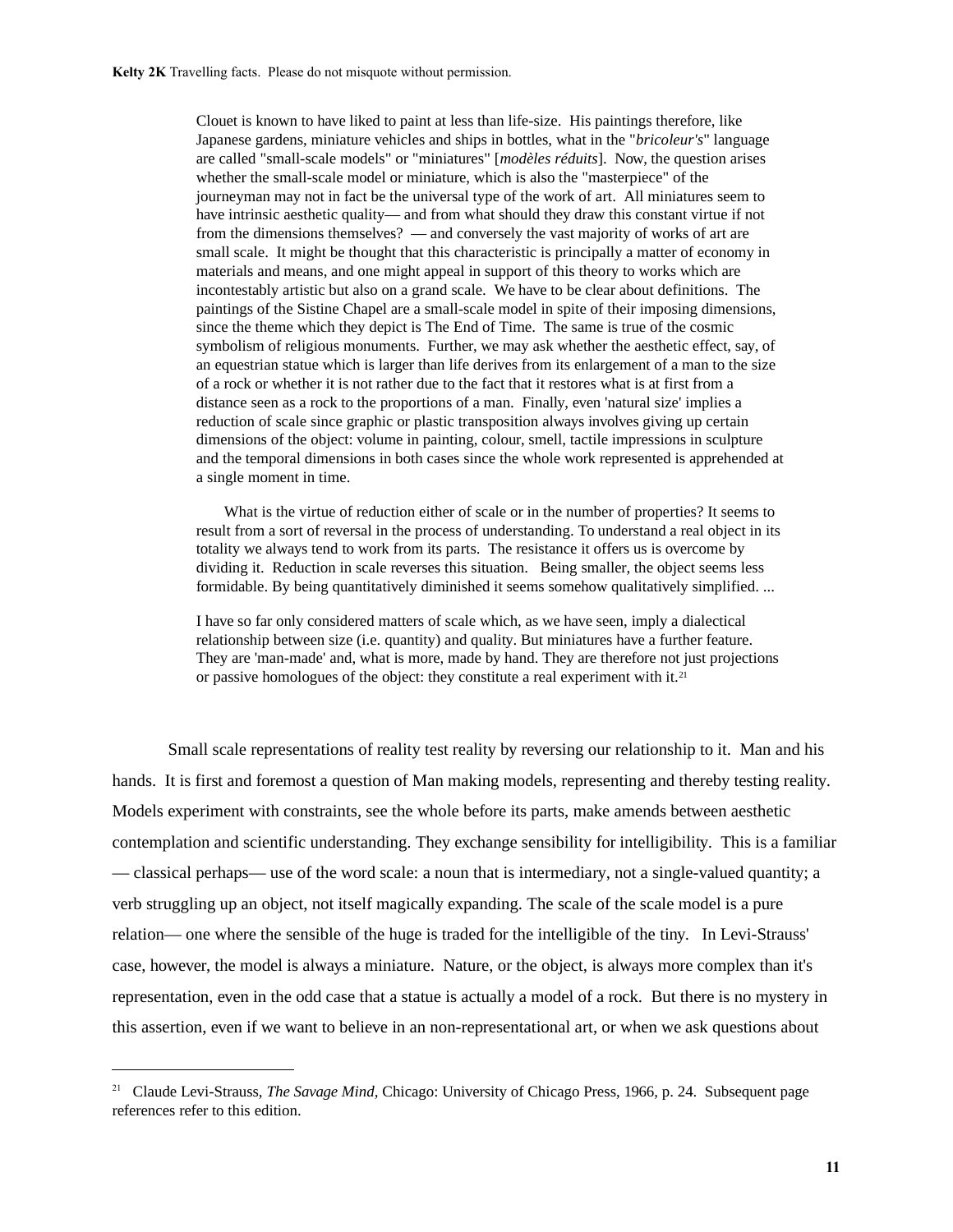theater, about television, about *Big Brother* (and all such satisfactions to voyeurism that disavow their fundamentally *representative* characteristic are precisely an *experiment* with reality)<sup>[22](#page-11-0)</sup> it is still, I hope, not difficult to understand Levi-Strauss' experimental miniatures.

Levi-Strauss is interested in something else, however, in the difference between the open and the closed, or in his terms, between the *bricoleur's* savage mind, and the scientists probing one. Levi-Strauss' scale is calibrated by structures and events. Structures are the province of scientific thought, events those of magic and the *bricoleur*. In the middle lies art: the miniature. On the far side, mythical and magical thought lie trapped beneath the debris of history and contingency, ceaselessly transforming the layout, configuration and time tables of their miniature train set, the world of mythical thought; on the other end, scientists, slide rule and IBM punch card in hand, ceaselessly chart the limits of the possible. *Bricoleurs* dwell in combinatorially rich, history-encrusted signification; scientists swim in pure concepts freed from contingency. Closed world, open world.

For both, the art of the miniature serves a purpose, situated halfway between science and magic, pulling in opposite directions, but never entirely disconnected from either activity. *Bricoleurs* create structures by means of events, and scientists, events by means of structures. The division is never so clean in Levi-Strauss, and he would have us put the two in some other relation, magic as 'prior' [*première*] science. The 'prior' science of Levi-Strauss' *bricoleurs* casts shadows everywhere on the event-producing structures, hypotheses and theses of modern scientists.

Avowedly, Levi-Strauss intends to induct the primitive into the orbit of science, but it never quite makes it: there is something that maintains a difference, a 'characteristic feature' that is precisely, its boundedness:

> The characteristic feature of mythical thought is that it expresses itself by means of a heterogeneous repertoire which, even if extensive, is nevertheless limited. It has to use this repertoire, however, whatever the task in hand because it has nothing else at its disposal (17).

The universe of mythical thought is closed; myth is the endless reorganization of signs and images. Only true science lives in an open universe, free from this scarce economy of meaning, manipulating concepts, free to make something from nothing:

<span id="page-11-0"></span><sup>&</sup>lt;sup>22</sup> For the rest of the world: *Big Brother* is Germany's spring 2000 obsession, a 'reality-TV' show in which 14 participants live together in a house covered with video cameras. They vote every two weeks to determine who gets kicked out, the remaining members win 200,000DM. www.big-brother.de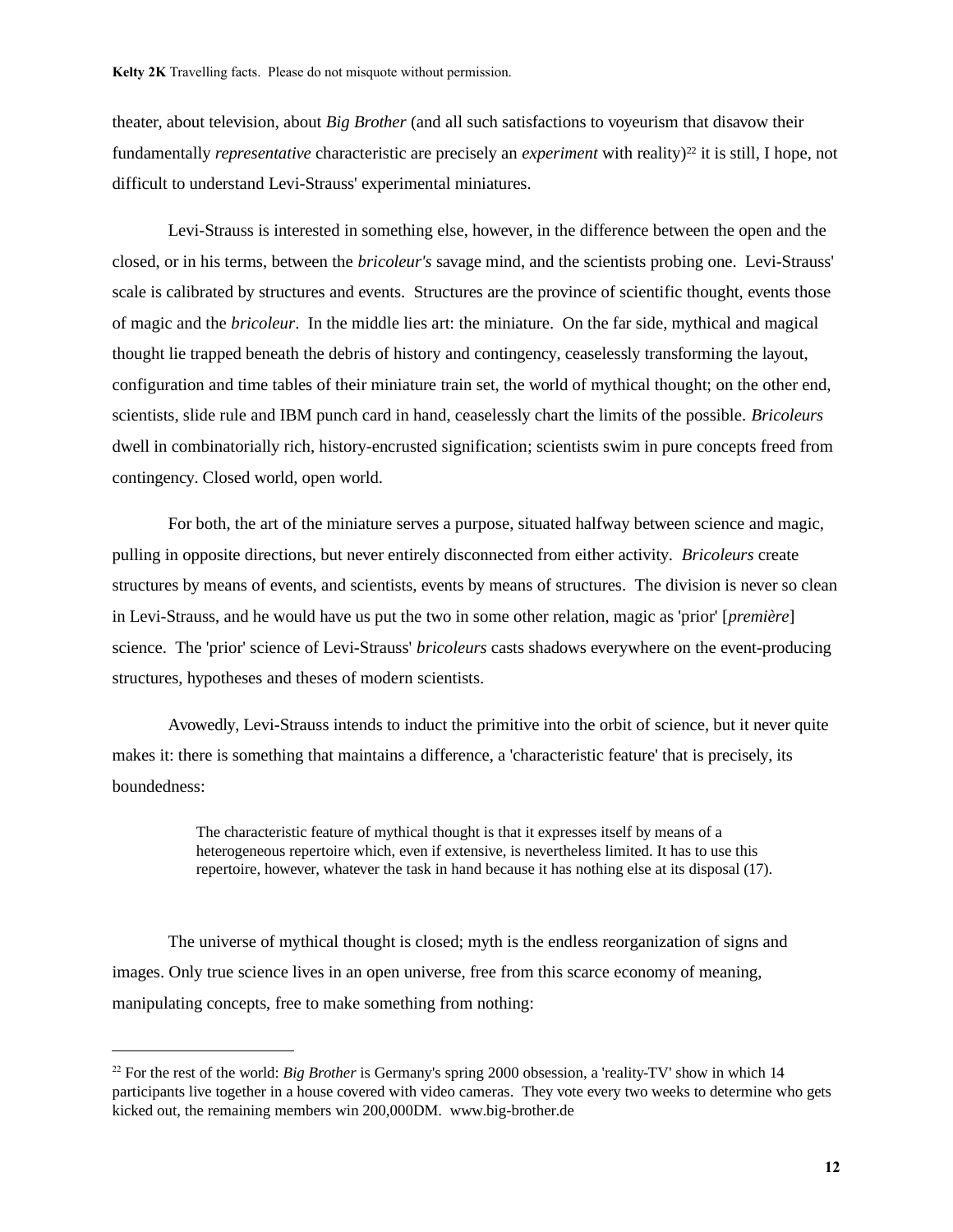Concepts thus appear like operators opening up the set being worked with and signification like the operator of its reorganization, which neither extends nor renews it and limits itself to obtaining the group of its transformations (20).

This split between open and closed universes is never only an ideological one. It is just as difficult to make magic a fallen, supplemental, or incomplete version of science, as it is to say of science that it is simply glorified *bricolage*. What shall we insist on that maintains this boundary, that sends the scale-model in the direction of magic or in the direction of science? How is that nothing *new* ever happens to the *bricoleur*?

It is safe to say that there is nothing, nothing at all, that allows scientific thought simple escape from history and contingency, or that the other half of the world—whatever that is— is trapped in history. It is also safe to say that the 'engineers' (among which I will count economists and social scientists) of today seem ever more at home in a kind of technologically high-powered *bricolage*, in a world piled high with events, archives and memories, and of course *facts,* that need transforming; they are confronted with a complexity and a specialization that is so wide and deep that they can only look into the pantry of scientific tools, images, signs and concepts and try a new configuration. Or to put it another way, the generation of events, the movement of history, is not the creation of the new, but simply one kind of technoscientific object, one kind of tool that the scientist of today can harness.

In any case, one thing is clear about the scale of the world to which we refer here, which was occasionally clear to Levi-Strauss as well. It is no longer possible, if it ever was, to take seriously any division of the world that would allow one side to be outside history: primitive and civilized, ancient and modern, first and third, West and rest, or East and rest, Orient and Occident, North and South, developed and developing. Events— history, the given— are no longer, if they ever could be so thought of, the province of particular peoples. They are distributed like junk mail, indiscriminately to everyone. Everyone now, if they weren't always, is part of *this* world.

So it is today that economists, environmentalists, physicists, biologists, sociologists, in addition to the Club of Rome and their 'primitive' models, all work to understand something huge, gigantic, bigger than any one culture, nation, history. Levi-Strauss' closed sets of *bricoleurs*, primitive peoples and myth makers are inducted into a much larger *open* set that puzzles and intrigues everyone. It is a totality like that of Charles and Ray Eames, exponentiated to include all that which was divided before, given its place on the scale. The miniature of moment today is huge, it is a 'global model.' A world where one can add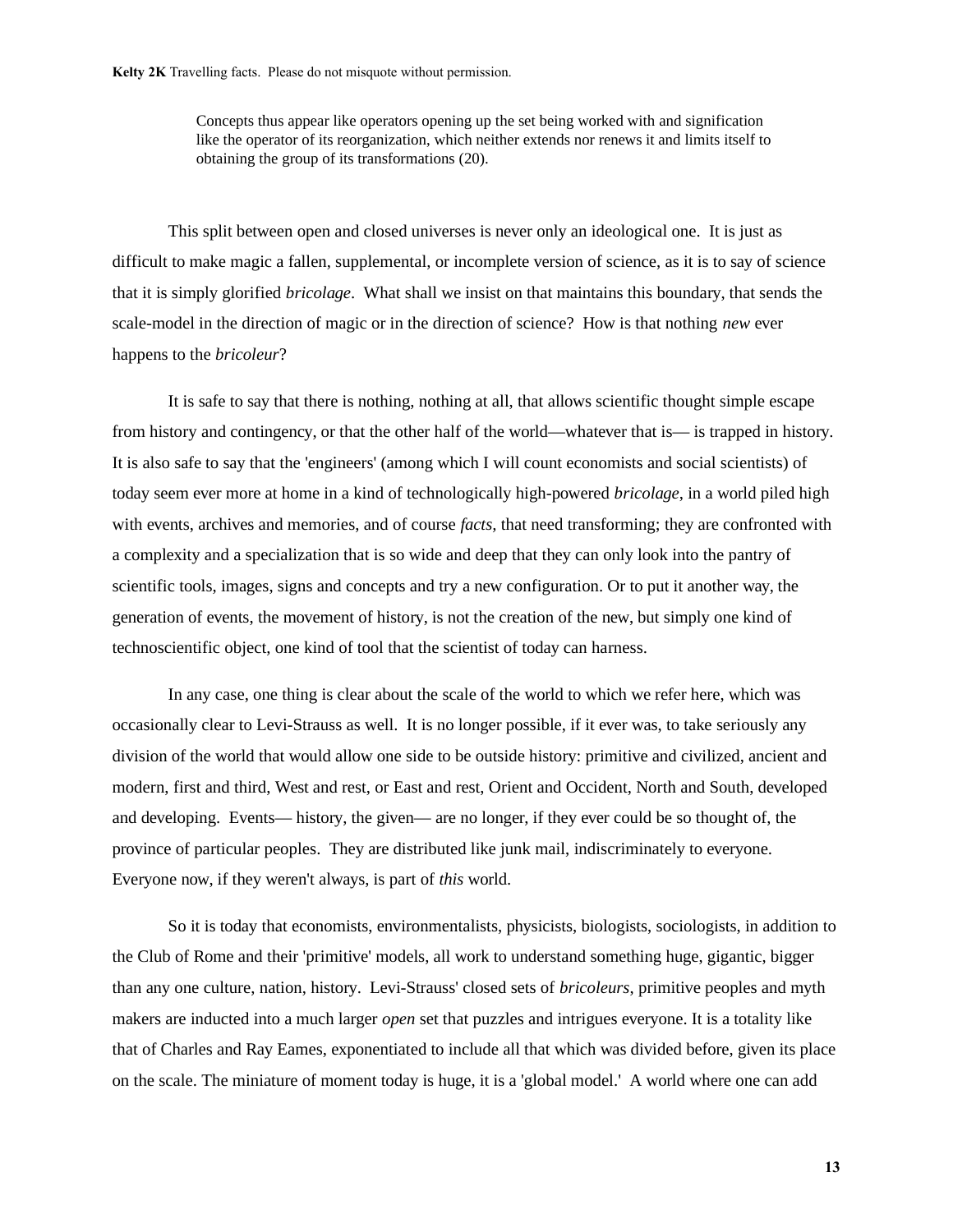nothing (a zero) to something, and make it fantastically larger. These are the man-made, hand-made simulations that live in computers and drape events on a globe that hangs on its every output. Pause.

## **four.**

Some words seem too poor, trailing platitudes behind them or propped up for support against others. *World* is one. Every addition seems to worsen the situation, its generality tends to be its only striking feature: "Human existence; a period of this," "A state of (present or future) existence," "The earth or a region of it; the universe or a part of it," "The universe or cosmos; everything in existence," "A complex united whole regarded as resembling the universe."[23](#page-13-0) It is a word that has received a relatively large amount of attention, despite its diluted and dissolute existence. It doesn't have, for instance, that sense of essentialness that an over-extended word like 'being' has, without which language just wouldn't go. *World* can go, for all language cares, we still have planets and realms and globes and universes and cosmos and stars and life and earth and geo-this and geo-that. Nonetheless, there is a rich tradition of interrogating the duller *world.*[24](#page-13-1)

 Since I have raised the question of scale, in particular the scale of something not simply material, and of the model, or representation as scale-model, of the scalability, size and location of the internet, and of the models it circulates, I would therefore hang all these things (world, scale, model, representation, science, size, technology) in a constellation— a particular kind of very large miniature and take solace in narrating the incredibly distant as an incredibly large story. By the light of this constellation, I want to read a tiny Heidegger on this problem of the scale of the *world*.

"The Age of the World Picture" tells us in that artless English translation of his prose:

A sign of this event [the conquest of the world as picture] is that everywhere and in the most varied forms and disguises the gigantic is making its appearance. In so doing, it evidences

<span id="page-13-0"></span><sup>23</sup> *world*, op. cit. OED, 1991.

<span id="page-13-1"></span><sup>24</sup> There is to begin with the tradition of phenomenology, which has conjoined *world* with another poor word, *life,* to make *life-world* (Husserl, Merleau-ponty, Alfred Shutz, etc.). On the question of world and universe, there is of course Alexandre Koyre, *From the Closed World to the Infinite Universe*. Jean-Luc Nancy has recently published a book called, *Sense of the World*. Among others that Nancy lists are Hans Blumenberg's *Legitimacy of the Modern Age*; under the label of Cosmopolitanism goes Benjamin *Passagenwerk*. I would add the essay by Roland Barthes called "World as Object" in *Critical Essays*; Hannah Arendt's *Human Condition* (which is concerned in a roundabout way with the spaces of the public, the private, and the social); Niklas Luhmann's *Social Systems,* on the nature of open and closed worlds. Not to mention world systems (Immanuel Wallerstein, Frederic Jameson), new world orders or world governments, world trade organizations or world intellectual property organizations, or finally, the Wide World of Sports ( the World cup as cosmopolitan substitution for patriotic nationalism, as displacement of identification onto a mediatized and bounded 'imagined world').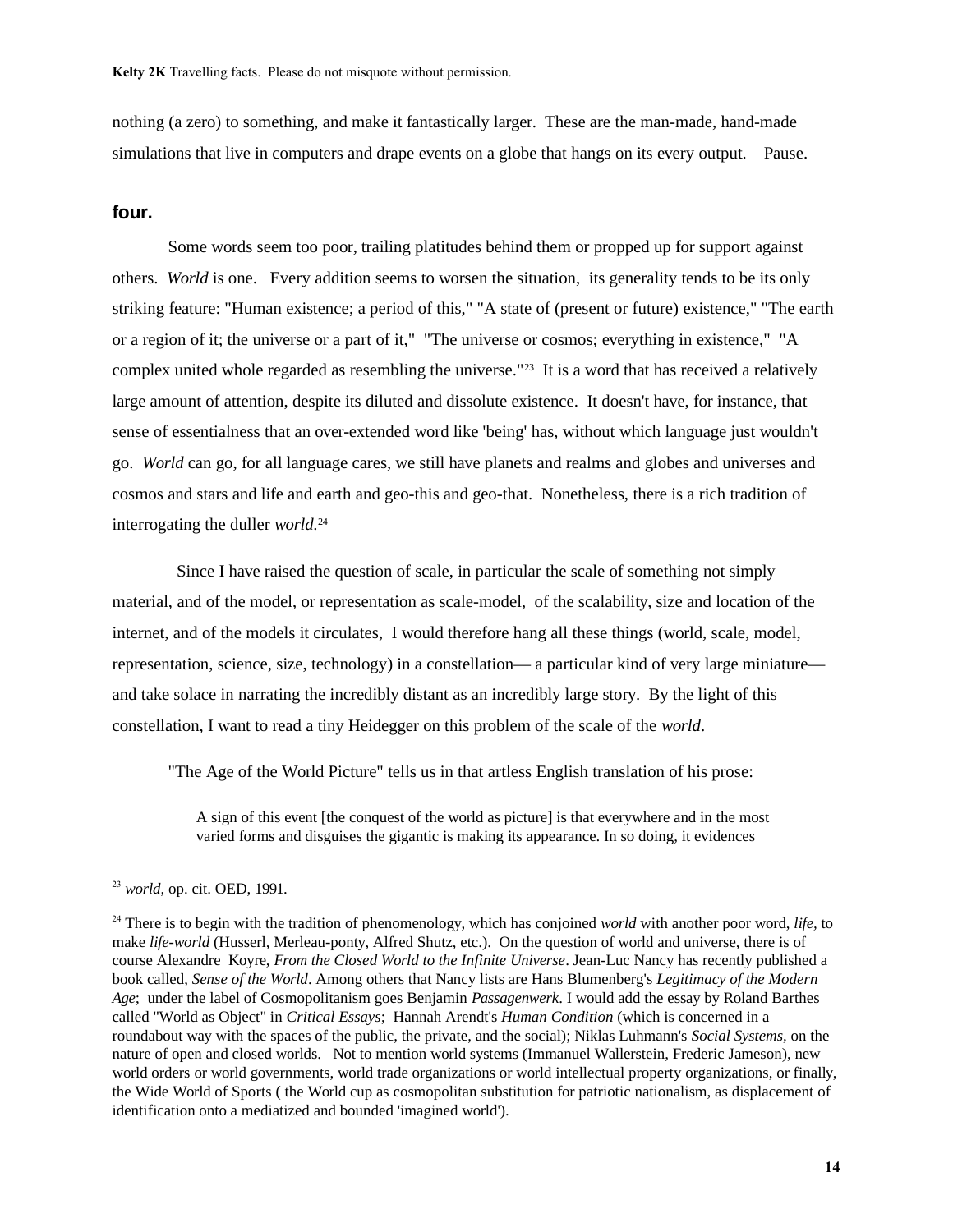itself simultaneously in the tendency towards the incredibly small.[25](#page-14-0)

Ein Zeichnen für diesen Vorgang ist, daß überall und in den vershiedensten Gestalten und Verkleidungen das Riesenhafte zur Erscheinung kommt. Dabei meldet sich das Riesige zugleich in der Richtung des immer Kleineren (87).

Heidegger's giganticism takes as empirical evidence the conquering of distance by airplanes, and the presentation of everyday life in "foreign and remote worlds by radio" [*fremder und abgelegneter Welten*]. Examples often counteract thought, if we are to judge by their rarity in Heidegger, and even though signs of this largeness can be pointed to in the sky and through a flick of the wrist [*durch einen Handgriff*] the nature of the gigantic exists not only in this empirical novelty: he tells us that we "do not think at all if we believe we have explained this phenomenon of the gigantic with the buzzword 'Americanism'(135)." "Man denkt überhaupt nicht, wenn mann dieses Erscheinung des Riesenhaften mit dem Schlagwort Amerikanismus gedeutet zu haben glaubt (88)."[26](#page-14-1)

Heidegger's gigantic, like the 20th century use of 'scale', is also big and 'incredibly small' at the same time. However, it is the very specific form of largeness, a largeness specific to this age Heidegger calls the "Age of the World Picture":

> The gigantic is rather that through which the quantitative becomes a special quality and thus a remarkable kind of largeness. Each historical age is not only large in a distinctive way in contrast to others; it also has, in each instance, its own concept of largeness (135).

> Das Riesege ist vielmehr jenes, wodurch das Quantitative zu einer eigenen Qualität und damit zu einer ausgezeichneten Art des Großen wird. Jedes geschichtliche Zeitalter ist nicht nur verschiedenen groß gegenüber anderen; es hat auch jeweils seinen eigenen Begriff von Größe (88).

The giant-ness of this age— it's concept of largeness— is the size of the picture of the world within which we place ourselves. However, this notion is complex: it is not the case that each age simply has its own picture, as if in some kind of taxonomy of world-views (even though the question remains open who belongs to Heideggers 'modern world picture' and who, by the ghostly strains of radio, belongs to 'foreign and remote worlds'). If there are ancient, medieval and modern world-views, they are not

<span id="page-14-0"></span><sup>25</sup> Martin Heidegger, "The Age of the World Picture," in *The Question Concerning Technology,* New York: Harper and Row, 1977 p. 135. Subsequent citations this edition. German original "Die Zeit des Weltbildes," in *Holzwege*, Frankfurt am Main: Klosterman, 1950.

<span id="page-14-1"></span><sup>&</sup>lt;sup>26</sup> It would suffice for updating to replace the buzzword 'Americanism' with our current most meaningless and forceful buzzword 'globalization' to catch the force of Heidegger's impatience with words, and a sense of what it means that we do not think. To do so, however, would miss the specificity of the Weimar meaning of *Amerikanismus*, and especially the tantalizing remark in the appendix that "The American interpretation of Americanism by means of pragmatism still remains outside the metaphysical realm." Tantalizing given Heidegger's own torturous path through the destruction of metaphysics. I can only wonder if this suggests that American pragmatism is primitive philosophy or rather the proper domain of the post-metaphysical.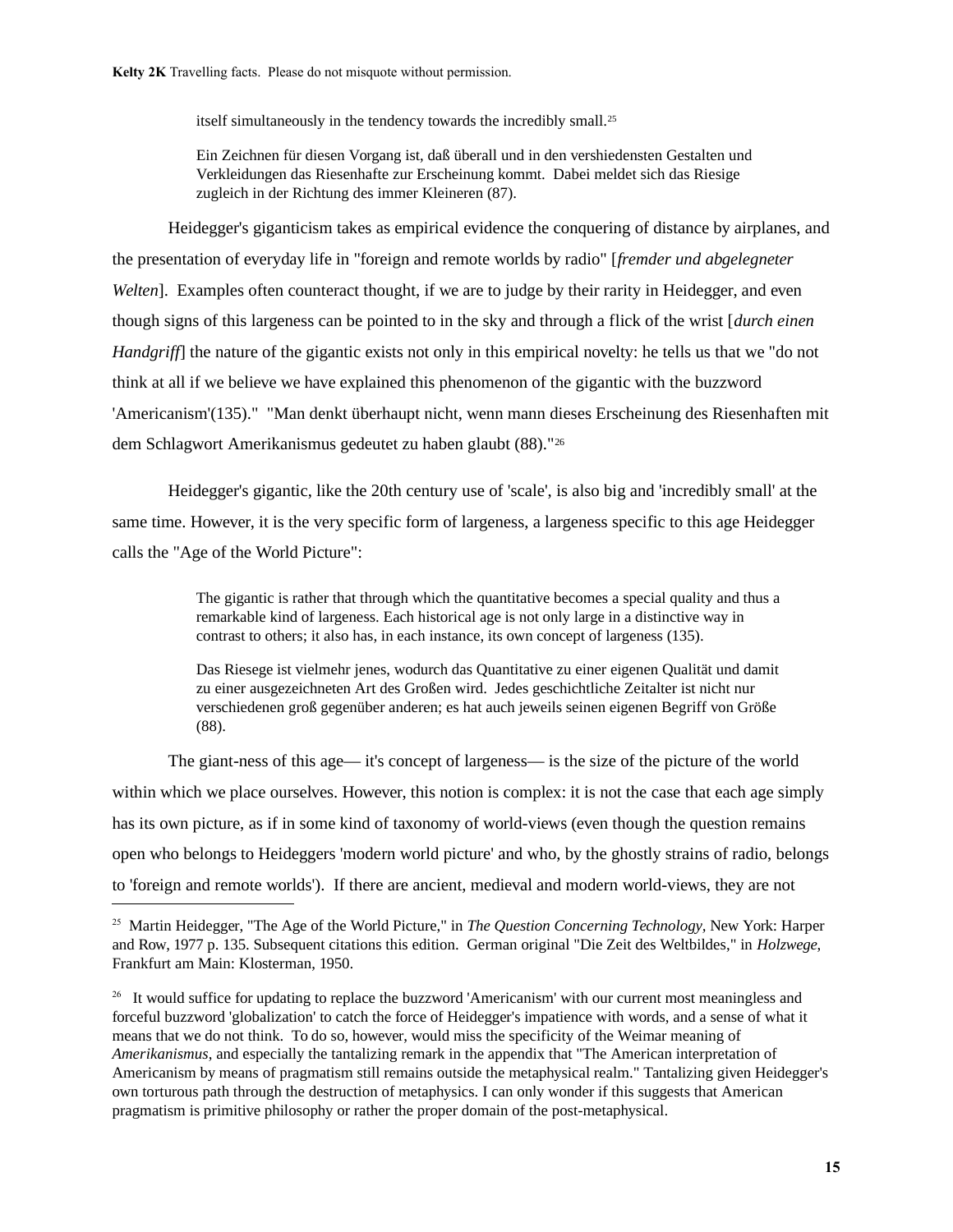created equal. It is the modern world view that has the distinctiveness of including in its world picture, that it is a *new* world picture, not to mention the very fact that it is a picture. "The expressions 'world picture of the modern age' and 'modern world picture' both mean the same thing and both assume something that could never have been before, namely a medieval and an ancient world picture (130)." "Die Redewendungen 'Weltbild der Neuzeit' und 'neuzeitliches weltbild' sagen zweimals dasselbe und unterstellen etwas, was es nie zuvor geben konnte, nämlich ein mittelalterliches und ein antikes Weltbild (83)." What is new is that the world is a picture. It is the age of man representing, the tug of subject and object as a war of control over Nature. The gigantic, the picture of the 'whole world' is precisely this function at work. It is a question of models that picture reality as smaller than it is, and treat it as something new. It is precisely 'newness' that allows this age to imagine itself as a world unfolding, a world with a structure as Hegel or Kant would have it, or one that would come to an end, as Nietzsche would have it.

It gets yet more interesting:

But as soon as the gigantic in planning and calculating and adjusting and making secure shifts over out of the quantitative and becomes a special quality, then what is gigantic, and what can seemingly always be calculated completely, becomes, precisely through this, incalculable. This remains the invisible shadow that is cast around all things everywhere, whenever Man becomes *Subiectum* and the world, picture (135).

Sobald aber das Riesenhafte der Planung und Berechnung und Einrichtung und Sicherung aus dem Quantitativen in eine eigene Qualität umspringt, wird das Riesege und das Scheinbar durchaus und jederzeit zu Berechnende gerade dadurch zum Unberechenbaren. Dies bleibt der unsichtbare Schatten, der um alle dinge geworfen wird, wenn der Mensch zum Subjectum geworden ist und die Welt zum Bild (88).

There is perhaps no word more problematic in this particular arena of Heideggarian thought than *Berechnen.* It is a word intended to capture the activity of science that is not thinking; instead it suggests too often some simple mechanical process. In English, 'calculate' doesn't capture it, and 'reckon' sounds almost too unmathematical. *Berechnen* does not mean only operating with numbers, but any activity of systematically ordering a field of objects. In "Science and Reflection" ('Wissenschaft und Besinnung')<sup>[27](#page-15-0)</sup> science is "the theory of the real" and *berechnen* means "all objectification of the real" (170)— ordering and systematizing of the world as representation. This is no unusual characterization of science, certainly, and echoes Levi-Strauss who says :

<span id="page-15-0"></span><sup>27</sup> op. cit. p. 155-182. Original in *Vortraege und Aufsaetze, 1936-53,* Pfulligen, G.Neske, 1954.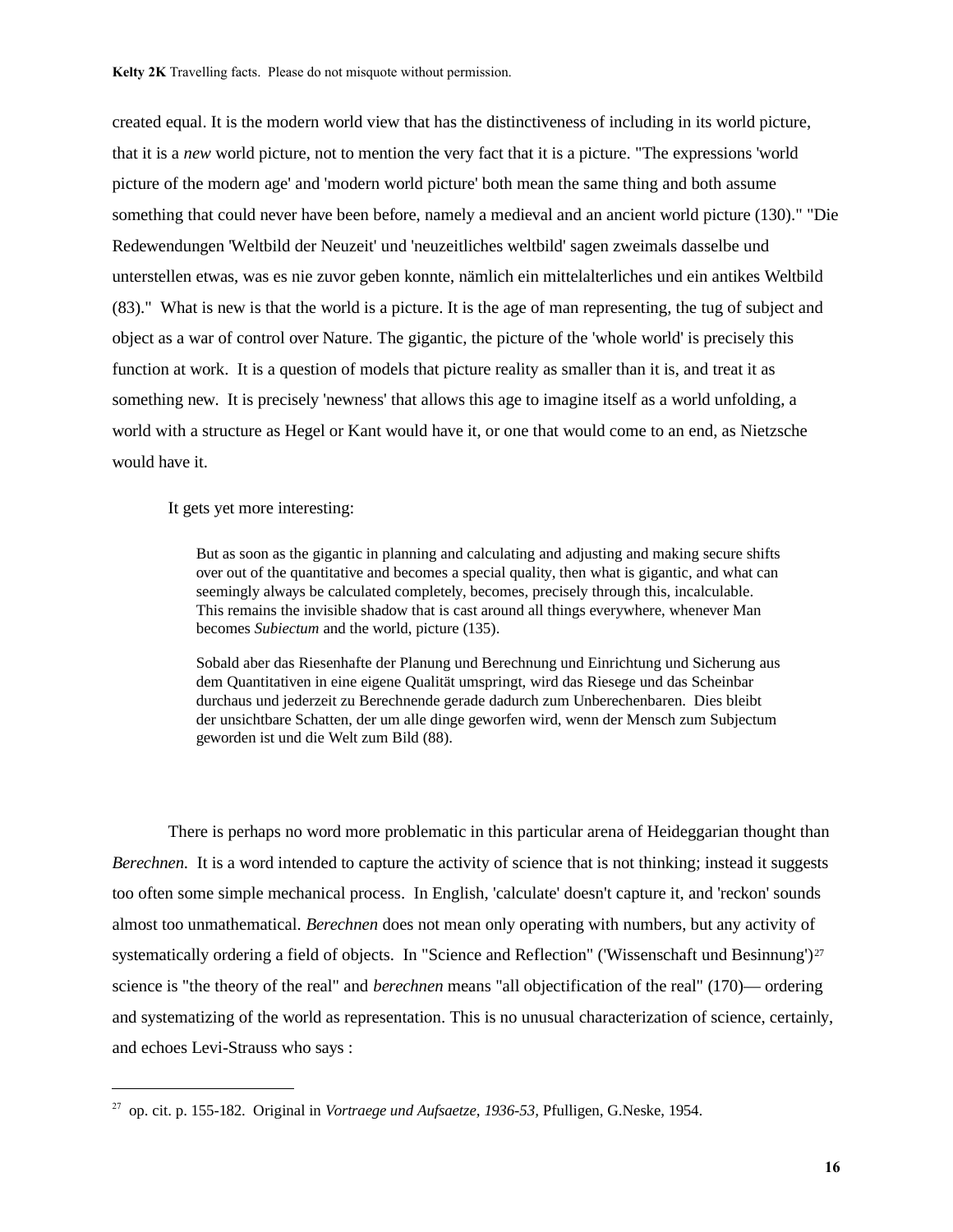Any classification is superior to chaos and even a classification at the level of sensible properties is a step towards rational ordering... classification has its advantages even at the level of aesthetic perception.[28](#page-16-0)

But to Heidegger, such classification is not thinking, but merely research and development. Heidegger's concern vis-a-vis R&D is that it would subordinate thinking to such a point that the 'world' would remain in this age, and never reach the next. It is the opposite of apocalypse, the fear that 'this world' may never end. This gigantic calculable [*berechenbar]* thing is balanced by the incalculable [*Unberechenbaren*], by an 'invisible shadow' that tails science everywhere, and emerges just when the gigantic seems calculable.

But how can a shadow be invisible? Isn't a shadow that exact black sign of where light is not? What casts invisible shadows? Invisible hands perhaps? The incalculable as the invisible shadow play of the hands of markets? Wherefore this double negative of the hidden hidden?

Never one to settle on one figure, Heidegger says in "Science and Reflection" that in every modern science (or at least those of Physics, Historiography, Philology and Psychology— biology and social science being notably absent), there is always something that science "cannot get around." Heidegger calls it the *Unumgängliche[29](#page-16-1) .* Science, as *Berechnen*, can only order the field of objects, in evermore subtle ways (his example here is statistical mechanics in physics), but without reflection [*Besinnung*], there is always something it cannot get around. Heidegger names these things (Nature, history, language, and man for the sciences listed above), yet offers no solution for science, rather is content simply to point to something essential to science, that science cannot see: it's invisible shadow. The shadow science cast is invisible and *Unumgängliche*. Not for nothing are such double negatives as "invisible shadow" meant to be illuminating, so to speak, and the greater part of Heidegger's later writings seems to be concerned with this frustrating activity of attempting to not see what is in front of him. That is, the attempt to pint out what is not visible, constantly passed over yet can't be gotten around. Heidegger condenses it cleverly: *'das stets uebergangene unzugaengliche Unumgaengliche*' (179).

We started with a question of the gigantic, which Heidegger says is a sign of "the fundamental" event of the modern age is the conquest of the world as picture.(134)" If he means by picture not just a passive image, but as with Levi-Strauss, a kind of miniature model of the world that thereby encourages

<span id="page-16-0"></span> $28$  op.cit. p.26.

<span id="page-16-1"></span><sup>29</sup> "Nature thus remains, for Physics, that which cannot be gotten around (die *Unumgaengliche*).(174)" Similarly, for psychology- man, for Historiography- history, and for philology- language. Granted these sciences and their objects seem dated, renewed or destroyed by critique in the late twentieth century, but I wouldn't settle for so easy an answer.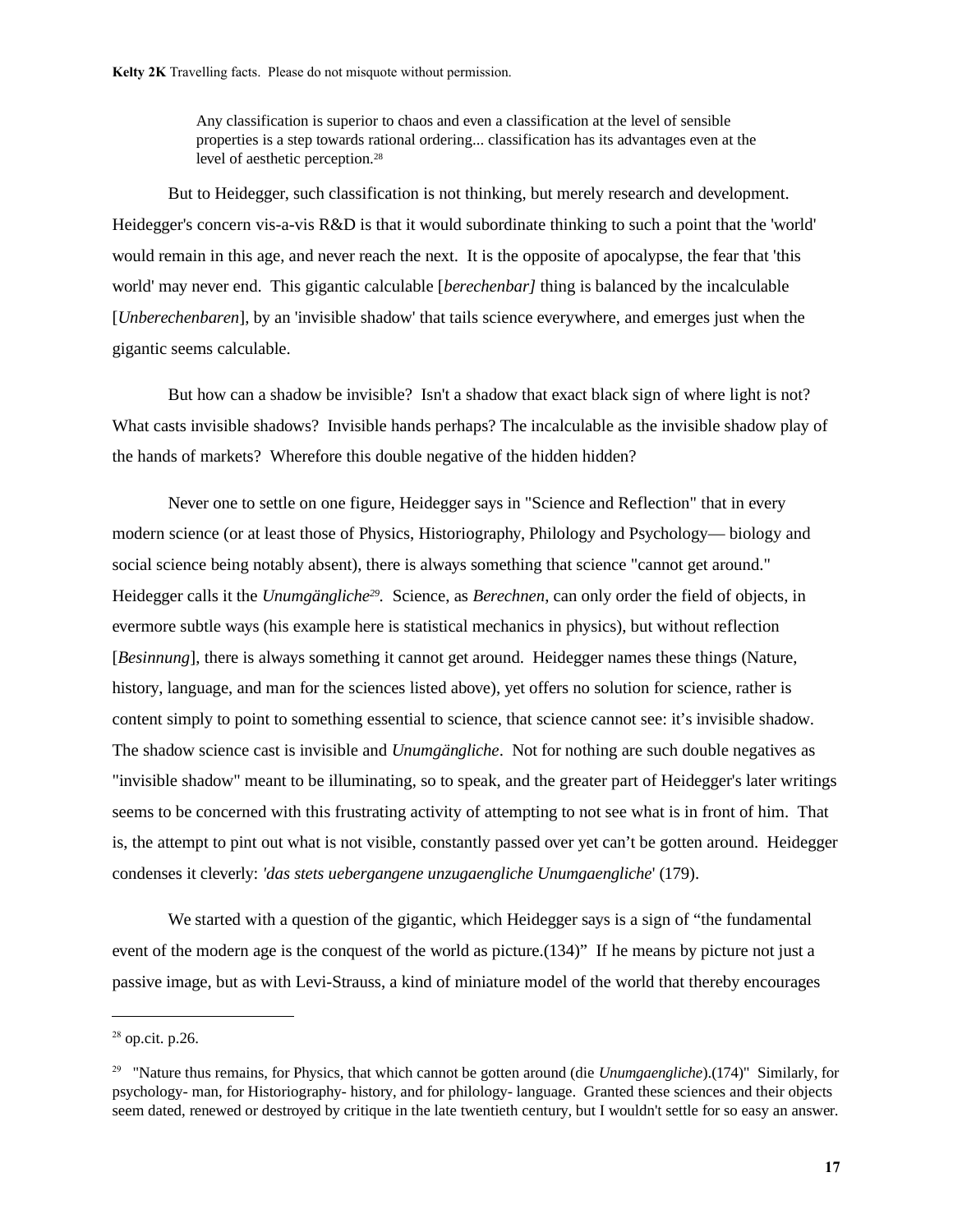experimentation,[30](#page-17-0) then the particular picture we are concerned with her is the picture of the gigantic, the global model, which as we have already seen, has developed itself first as a model of a gigantic growing thing inside a computer, whose inputs are scarce and exponential, and whose outputs are apocalyptic.

Opposite the simple models of the Club of Rome, however, are some considerably more sophisticated models whose entire reason for existing appears to be their calculability, and these are the models of economics. In particular, models of 'growth', which is, as I said above, not the same thing as in the scarce models of the Club of Rome, yet connects directly and in at least two ways to the problem of scale as I have introduced it. Opposite Club of Rome, I offer the Club of Romer.

Via this example, I hope to show you a glimpse of the invisible shadow of scalability. Watch carefully. I have nothing up my sleeves.

## **five.**

In economics, *scale* has a series of meanings. Models, of course, are the alpha and omega of both academic and applied economics. Models and their assumptions are always weakly defended in mainstream economics: they stand-in for what is felt to be absent: total knowledge of the system. Thus the prescriptive is the accidental but thereby necessary outcome of a dismally realist description. We have to do something, but our knowledge is incomplete. Of course, we can model this state as well (and many have, calling it alternately, 'uncertainty', 'incomplete information,' 'bounded rationality' etc.) and reel ourselves into the picture, comically, like a shadow casting a person. Then it is possible for scale-models, miniatures to find themselves a part of the system, an active experiment, a scale-reality.

Consider the FCC's game-theoretic experiments in allocating spectrum licenses in the US, or the National Residency Match Program, or the various procedural modes of allocation that go under the heading of 'fair division' and its metaphors of cake-cutting (I cut, you choose) such as the UN Convention on the Law of the Sea, or the *fact* of an entire sub-field of economics that is devoted to the *design* of markets, following a fashion for auctions, bidding, and negotiation that come as a result of the massive withdrawal of the state from decision-making. All of these examples suggest that the models in use are

<span id="page-17-0"></span><sup>30</sup> And he does: "The word picture [*Bild*] now means the structured image [*Gebild*] that is the creature of man's producing which represents and sets before (134)." Or much more economically, if not lyrically, in German: "Das Wort Bild bedeutet jetzt: das Gebild des vorstellenden Herstellens.(87)" In either case it involves the creation of a word, *Gebild*, that Heidegger intends to mean something more than simply *Bild*. Adding the particle ge- could give it the sense of a participle (as most german participles are constructed) and implying an action of pictur-*ing*, but this doesn't capture also the sense of a collection of things, a structured or ordered collection of pictures, that the nominative *Gebilde,* possesses..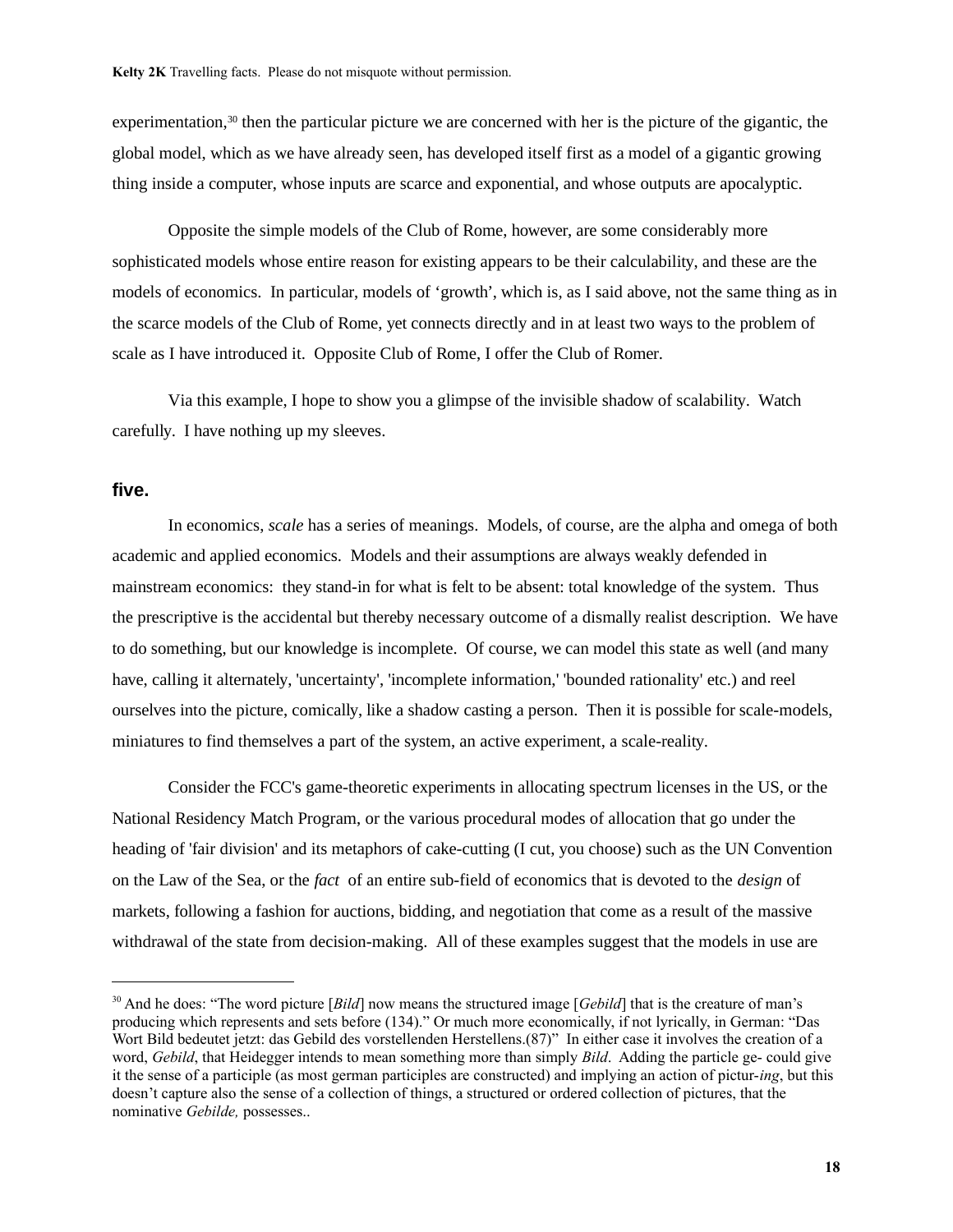the models of best use. They provide not just a reduction of the parts, but an active experiment with them.[31](#page-18-0)

But scale also has another role in economics that connects directly to the internet and its invisible shadow. This role is that of limits and growth, and the relationship between inputs, outputs and feedback and the place of people, money, information, and technology in that growth and of those limits. It concerns that picture of the world called macroeconomics and its cousins development economics and international trade; it concerns the role 'technology' plays and whether it is more or less than knowledge, more or less than thought, more or less than science, or perhaps most importantly, whether it is something that can exist without humans. In particular, my entry comes via two uses of the word *scale* that circumscribe a small bibliographic horizon: *Economies of scale*, and *increasing returns to scale*. [32](#page-18-1)

The term 'economies of scale' hearkens back to a late nineteenth century Anglo-American moment in the growth of growth. Alfred Marshall's *Priniciples of Economics*, the Sherman Anti-trust Act, the *Santa Clara* court case (which declared corporations persons) frame the notion academically, institutionally and legally, while debates about the difference between mental and manual labor, about the limits of consumption and the creation of demand, and about the nature of property (as a bundle of rights rather than a tangible item) give it quotidian edges. [33](#page-18-2)

Marshall didn't call them 'economies of scale,' however. His interest lay solely in that weakened use of the word *scale* to suggest "large": large-scale economic activity. Nonetheless, it is the relations between inputs and outputs and the growth of economies that fascinates him. Most economists would draw a bold thick line from Marshall to Adam Smith, as the origin of this notion; in particular, Smith's wickedly simple idea that "the division of labor is limited by the extent of the market." Smith's pins define division, a 'technical' question of parts, and the population of great cities makes a 'market,' a

<span id="page-18-0"></span><sup>&</sup>lt;sup>31</sup> Game Theories offspring in this realm include 'experimental economics' and 'market design' as well as varieties of strategic behavior, incentive structures and negotiation design. See "Al Roth's game theory and experimental economics page" for introductions http://www.economics.harvard.edu/~aroth/alroth.html

<span id="page-18-1"></span> $32$  This paper focuses on only one of the members of this horizoned bibliography. Paul Romer, but any two degrees of separation will bring you back to the following names and a handful of papers by each: W. Brian Arthur, Paul David, Paul Krugman, Michael Katz and Carl Shapiro, Joseph Farrell and Garth Saloner, Stephen Margolis and S.J. Liebowitz. I know of only one critical article, from Charles Sabel, called "Intelligible Differences." References are available in the bibliography to my dissertation, op.cit. http://www.kelty.org/or/thesis/

<span id="page-18-2"></span><sup>33</sup> Three indispensable sources: James Livingston *Pragmatism and the Political Economy of Cultural Revolution* Chapel Hill: University of North Carolina Press, 1997 and Martin Sklar, *The Corporate Reconstruction of American Capitalism*, Cambridge: Cambridge University Press, 1988. Morton J. Horowitz, *The Transformation of American Law.1870-1960,* New York and Oxford: Oxford University Press, 1992.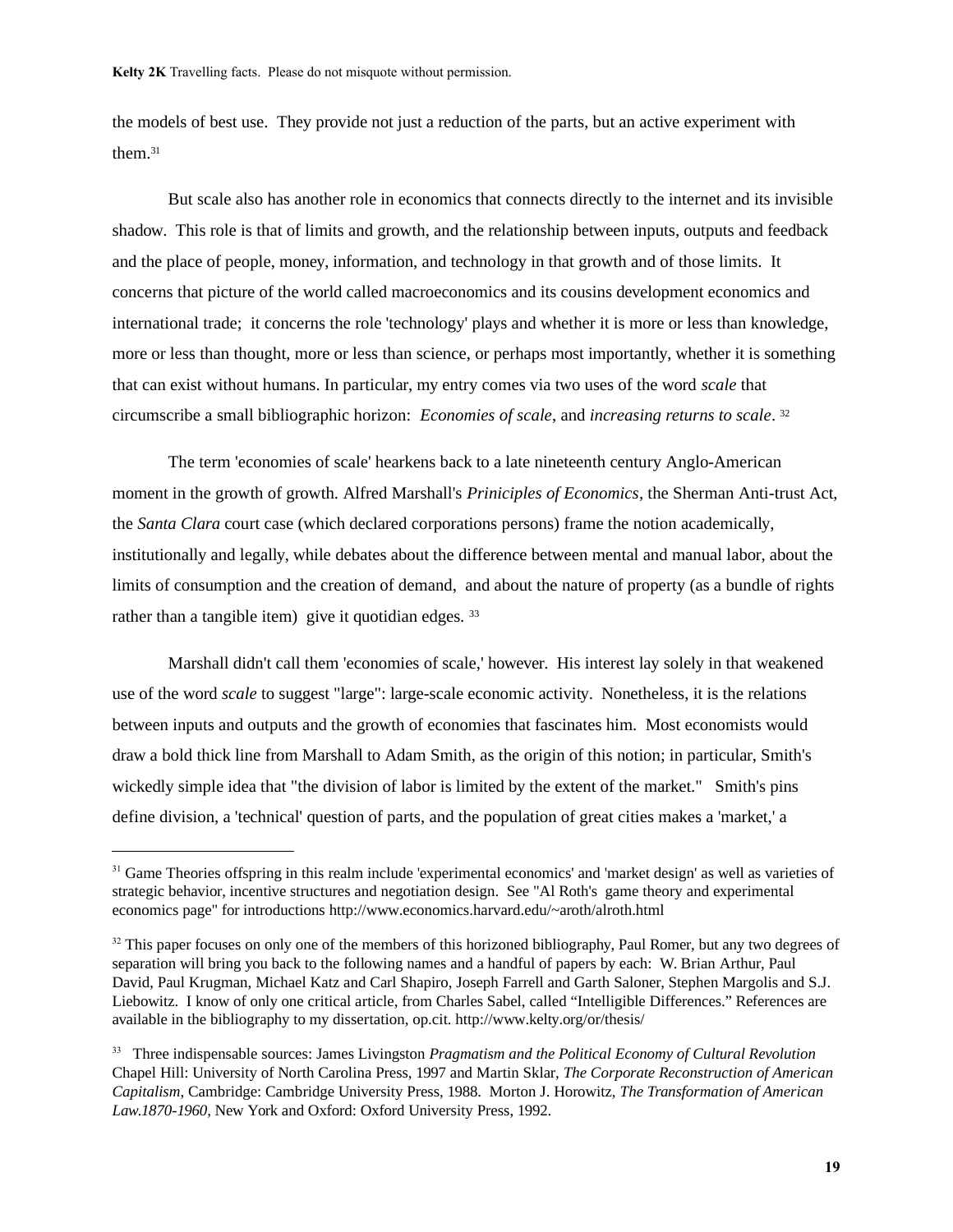question of modernity, of propinquity and competition, not simply of upward sheering sizes or of numbering population. Marshall himself draws his own bold lines there, but to different ends, and in particular to the question of returns.

There are three kinds of returns, not counting that of the repressed: diminishing, constant, and increasing. Marshall lays down the first law— the law of diminishing returns— with respect to land: "The tendency to diminishing return was the cause of Abraham's parting from Lot, and most of the migrations of which history tells."[34](#page-19-0) It may be worded thus, "An increase in the capital and labour applied in the cultivation of land causes in general a less than proportionate increase in the amount of produce raised, unless it happens to coincide with an improvement in the arts of agriculture."(150) Land is a body, and for Marshall, even the ingenuity of the agricultural arts will reach a limit with respect to cultivation and yield. Interestingly, Marshall uses the word *dose* to describe the application of capital and labour to land.[35](#page-19-1) *Dose* is no vague word, and Marshall wants it to mean precisely the analogue of medicinal tolerance: that successive doses are less and less effective in yielding returns. It is in this pharmaceutical sense that the law of diminishing returns holds sway over the growth— and scale— of economies.

 Increasing returns, on the other hand, depend the gains from organization, specialization and knowledge. In Marshall, such activities have no necessary institutional form, even though it might resemble the R&D departments of firms. Instead, Marshall's model divides between *internal* and *external* economies. The former more or less synonymous with 'firm', the latter more or less with 'industry'. The mutual gains of each from the other allow for growth to occur 'naturally.' Marshall, like so many English economists, draws directly on Darwin for the naturalization of economic transformations; little surprise there, but in Marshall's case, the degree to which growth and size are related is what he wants to specify:

> The general argument of the present Book shows that an increase in the aggregate volume of production of anything will generally increase the size, and therefore the internal economies possessed by such a representative firm; that it will always increase the external economies to which the firm has access; and thus will enable it to manufacture at a less proportionate cost of labour and sacrifice than before (318).[36](#page-19-2)

<span id="page-19-0"></span><sup>34</sup> Alfred Marshall, *Principles of Economics, 9th ed.* London: Macmillan and Co. 1920, 151. All citations this edition.

<span id="page-19-1"></span><sup>&</sup>lt;sup>35</sup> "Making use of a term suggested by James Mill, we may regard the capital and labour applied to land as consisting of equal successive *doses*." Op cit. 151.

<span id="page-19-2"></span><sup>&</sup>lt;sup>36</sup> The notion of representative firm is described above this passage, and the degree to which Marshall's notion of the whole economy depends on this abstraction is yet another interesting question of scale-models.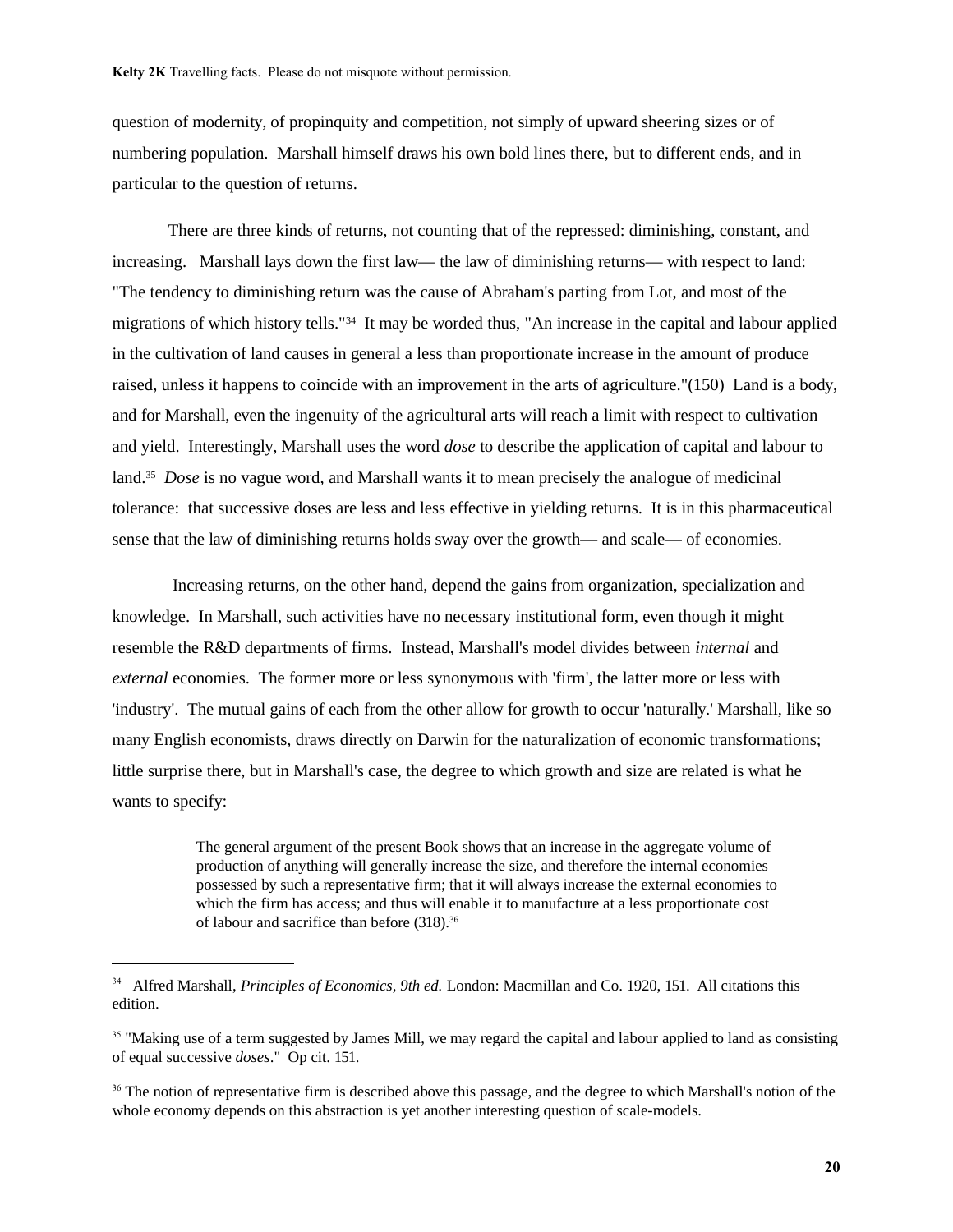The Law of Increasing Returns derives from the organization and management of labor and the efficient use of capital for the purposes of increasing the scale of production: "An increase of labour and capital leads generally to improved organization, which increases the efficiency of the work of labour and capital."(318). And of course the Law of Constant returns follows: " If the actions of the laws of increasing and diminishing returns are balanced we have the law of constant return. (318)"

For Marshall, land, labor and capital are the primitives of his system. There is no leeching from land more than it can give, yet capital and labour can organize to counteract this. Therewith an epic struggle between Man and Nature can be made the subject of economics. "In other words, we say broadly that while the part which nature plays in production shows a tendency to diminishing return, the part which man plays shows a tendency to increasing return  $(318)$ ."

One hundred years later, Nature has lost. Man, by all accounts has succeeded in turning increasing returns to his advantage, and our "New Economy" is the supposed proof of it. The questions have changed little, yet they now take on seemingly rigorous clothing of advanced mathematics. It is in this setting that Paul Romer, macroeconomist and chief representative of "New Growth Theory" can look back at Marshall and make some rather incredible claims concerning the existence of increasing returns to scale.<sup>[37](#page-20-0)</sup> Contemporary mainstream macroeconomics, of which Romer is a part, places the origin of its mathematical models of economic growth with Robert Solow in 1956.[38](#page-20-1) Solow's model of growth made use of aggregate production functions to model national and international economic growth. The context and conflict that surrounds the creation of such a model had everything to do with ideological ideas about growth, stability and governmental intervention. Cold War discussions in economic growth theory were inevitably concerned with every kind of fluctuation, especially any that might give signs of something like the 1929 disaster. Keynesian economics and its government interventions were backdrop while the successes of Arrow, Debreu and McKenzie's formalization of general equilibrium models offered motivation, insight and strategic blindness. Together they make for an epic play, and the economics profession likes nothing more than the theater of its own development. However, by the eighties, growth came to mean more than local fluctuations. Development economics, international trade and finance

<span id="page-20-0"></span><sup>&</sup>lt;sup>37</sup> It's unclear whether the label "New Growth Theory" merits repetition (or whether it is the theory or the growth that is new), since Romer's interventions consist mainly of two papers: "Increasing Returns and Long Run Growth," *Journal of Political Economy*, 1986, vol. 94, no.5, p 1002; and "Endogenous Technological Change," *Journal of Political Economy*, 1990, vol 98, no.5, pt 2. p. S71. It has, however, been consecrated by that organ of cultural and ideological verification *Wired* Magazine, in an article by none less than Editor Kevin Kelly called "The Economics of Ideas," 4.06, June 1996. All references here are to "Endogenous Technological Change" unless otherwise noted.

<span id="page-20-1"></span><sup>38</sup> Robert Solow, "A Contribution to the Theory of Economic Growth," *Quarterly Journal of Economics*, 70, Feb. 1956, p.65.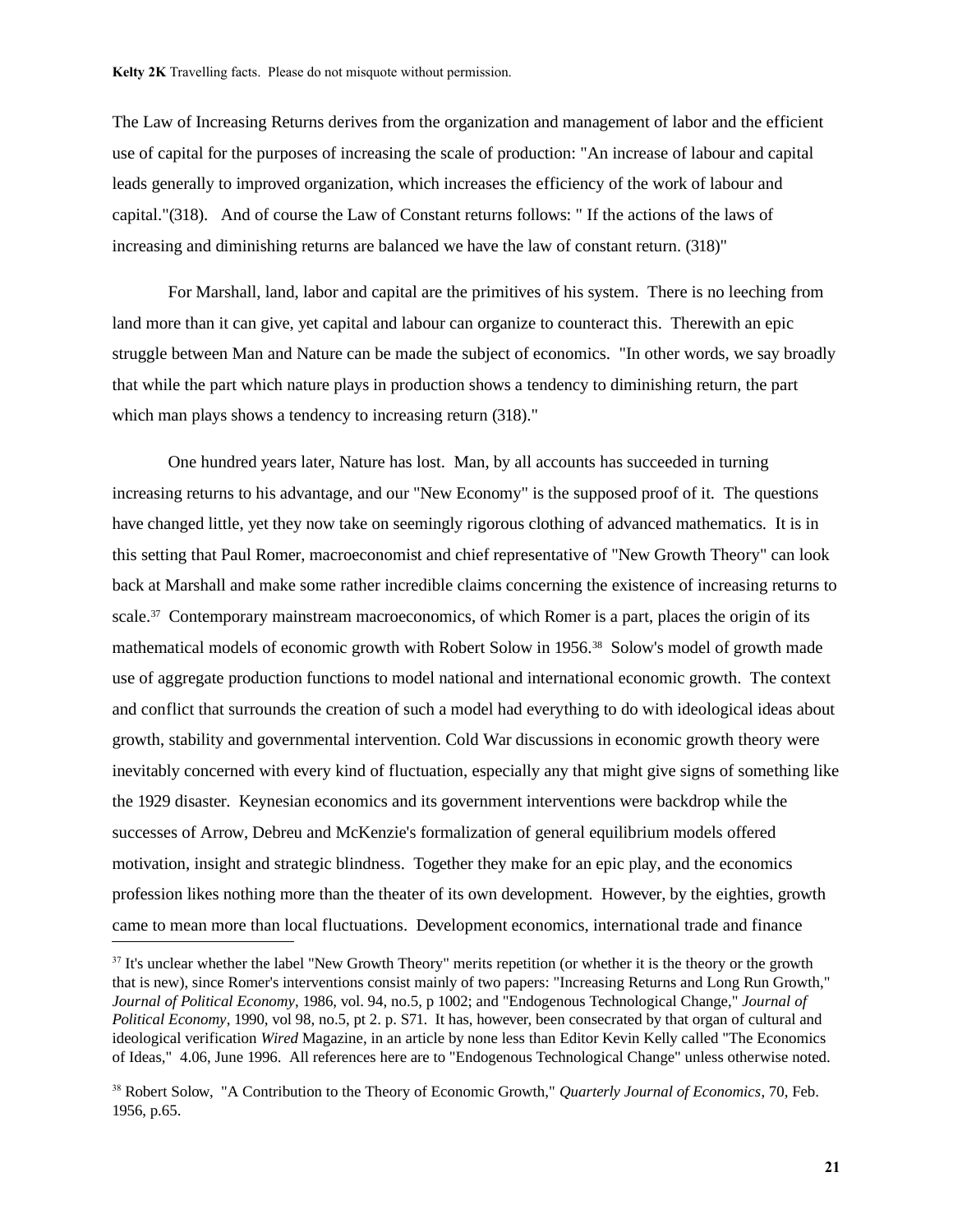economics and business cycle theory all diverged in interesting ways from these cold war attempts.

Solow's model simplifies in a very significant and important way. Capital, labor and raw materials make up the production function that feeds the aggregated economy, but there is an exogenous factor, something generally treated as if it came from the sky, or at least the government: *technology.* In formal terms it is an 'exogenous' good. Here, the question of technology is yet unanswered, in any sense. It is Romer who makes the question of technology a *technical* question. His intervention is simply fascinating.

First, a warning. Reading Romer is vigorous exercise in momentous frustration. There are the standard, thick and generally impenetrable *non-sequiturs* that engulf the entire project— constant appeals to the authority of efficiency, competition and optimal allocation; unsolicited opinions on the just operation of price mechanisms, the effectiveness of unregulated foreign investment, and the backwardness of developing nations. This is however, more than ideology, and less than science, and must remain the frustration of an unwritten critique that would explain what can go unsaid in economics, but not outside it. Second, there the problem of formality, ambiguity, vagueness— in short, of *communication.* This is related to the first quasi-ideological problem: the self-definition of economics must insist that it is a true science, and to do this, must employ math. To give you a taste of the distaste Romer has for the nonmathematical:

> As a formal or mathematical science, economics is still very young. You might say it is still in early adolescence. Remember, at the same time that Einstein was working out the theory of General Relatively in physics, economists were still talking to each other using ambiguous words and crude diagrams. [39](#page-21-0)

In fact, Romer's fear of the ambigous is downright neurotic:

The growth guys talked math; the development guys still talked words. They diverged further and further apart because they could not understand each other.

...

I have found it tough going. It is really hard to tell what guys like Schumpeter are talking about (laughter).

...

But it is very hard to tell, quite frankly, when you go back and read economics that is stated in purely verbal terms. There is always the danger that you read between the lines and say, oh, they had it exactly right — here is this mathematical model which shows what they were

<span id="page-21-0"></span><sup>39</sup> From an interview with Paul Romer in *Conversations with Leading Economists: Interpreting Macroeconomics,* editedby Brian Snowdon and Howard Vane, Northhampton MA: Edward Elgar, 1999.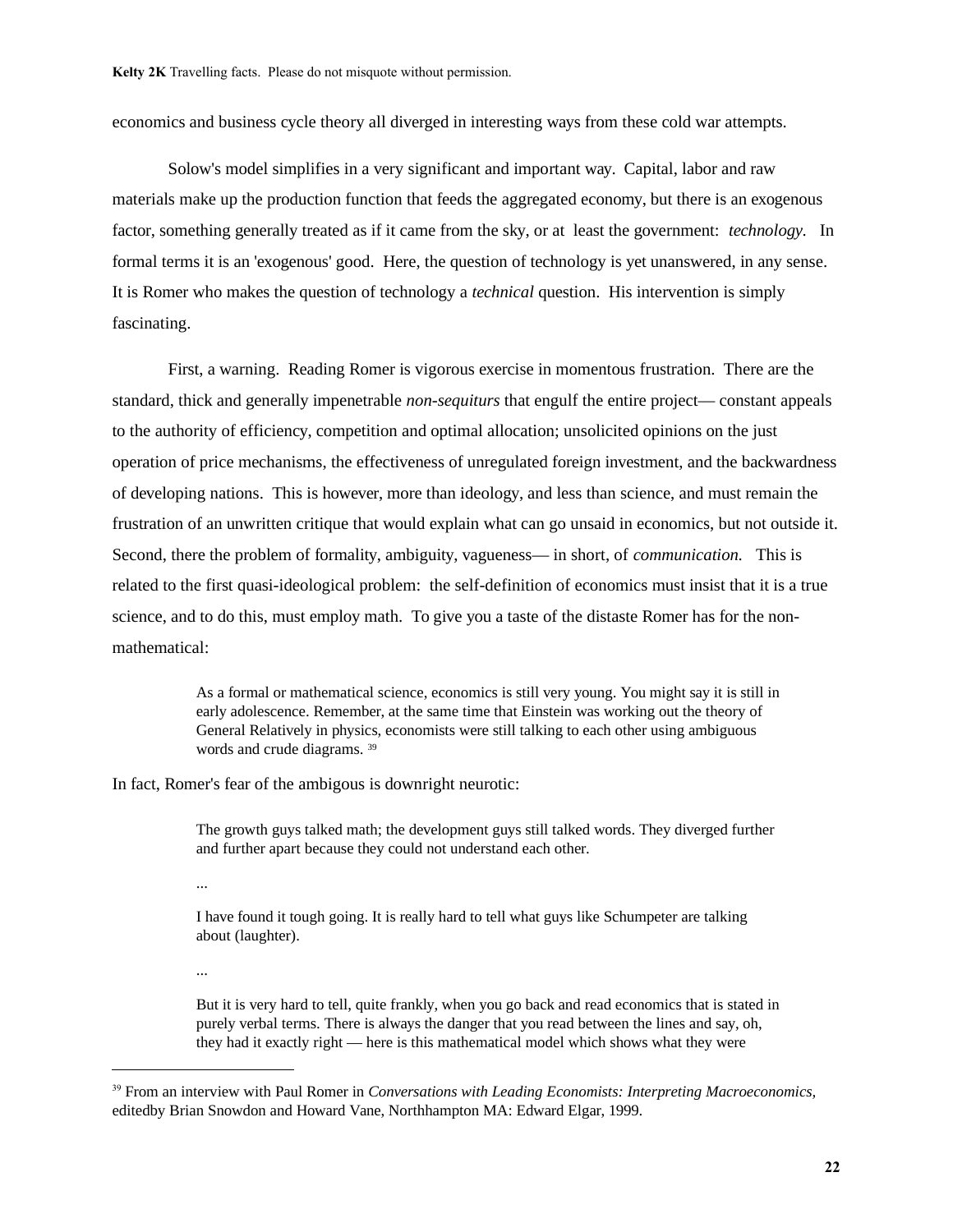thinking. But that is usually based on a charitable reading and one that ignores some of the ambiguities and confusions. [40](#page-22-0)

Given this neurosis, it is perhaps unsurprising to discover just how confused Romer's own thinking is. Were it possible to write— but is that already the wrong word?— entirely in mathematical notation, possible to plug that vague dyke with a thousand sophisticated mathematical fingers, one suspects Romer would try it. Until such date, words will have to do. I will, in turn, in a very uneconomic manner, also try to be *charitable* to Romer. End warning.

Romer's intervention concerns the nature of 'technological change'. According to Romer, all previous macroeconomic models of growth, beginning with Solow depend on the existence of technological change. They assume that without it there would be no such thing as economic growth; there would be only the tedium of constant inefficient production. But all of these models, such as Solow's, have left technical change a mystery, a function of basic research, government funding, and a kind of ideological faith that 'technology drives growth.'<sup>[41](#page-22-1)</sup> Romer wants to specify this: it is a result of active, intentional decisions by profit-maximizing agents. Romer is an anti-'technological determinist.' Technology does not determine anything— history, society, or economics— it is an input into something, that for the moment will have to remain even more mysterious than technology ever was: 'growth'.<sup>[42](#page-22-2)</sup>

Before assessing what this means, we should attempt to clear up what technological change means to Romer: "improvement in the instructions for mixing together raw materials.(72)" All technical change is simply an improvement in efficiency. The string of associations that justify efficiency do lead to justice, not only to profit, yet what is significant about this attitude towards technical change is that it is fundamentally a question of R&D. (Parenthetically, I think it's safe to say that this notion of technoscientific research is exactly the same as Heidegger's, encompassing both the attitude of systematic *berechnen* that makes up science, and the 'putting in reserve' that constitutes the relationship between man and nature).

Lest 'profit-maximizing agents' or the role of research be misunderstood, Romer clarifies: "This

<span id="page-22-0"></span> $40$  ibid.

<span id="page-22-1"></span><sup>&</sup>lt;sup>41</sup> Not that these things were by any means underspecified, only that in making technological change exogenous to a model of growth or to a production function, it makes it something whose development and provision is not under the control of humans.

<span id="page-22-2"></span> $42$  This is perhaps also a 'technical question' as the easy answer is that growth is simply 'change in per-capita GDP,' but this is another sealed can of worms, too much for this footnote.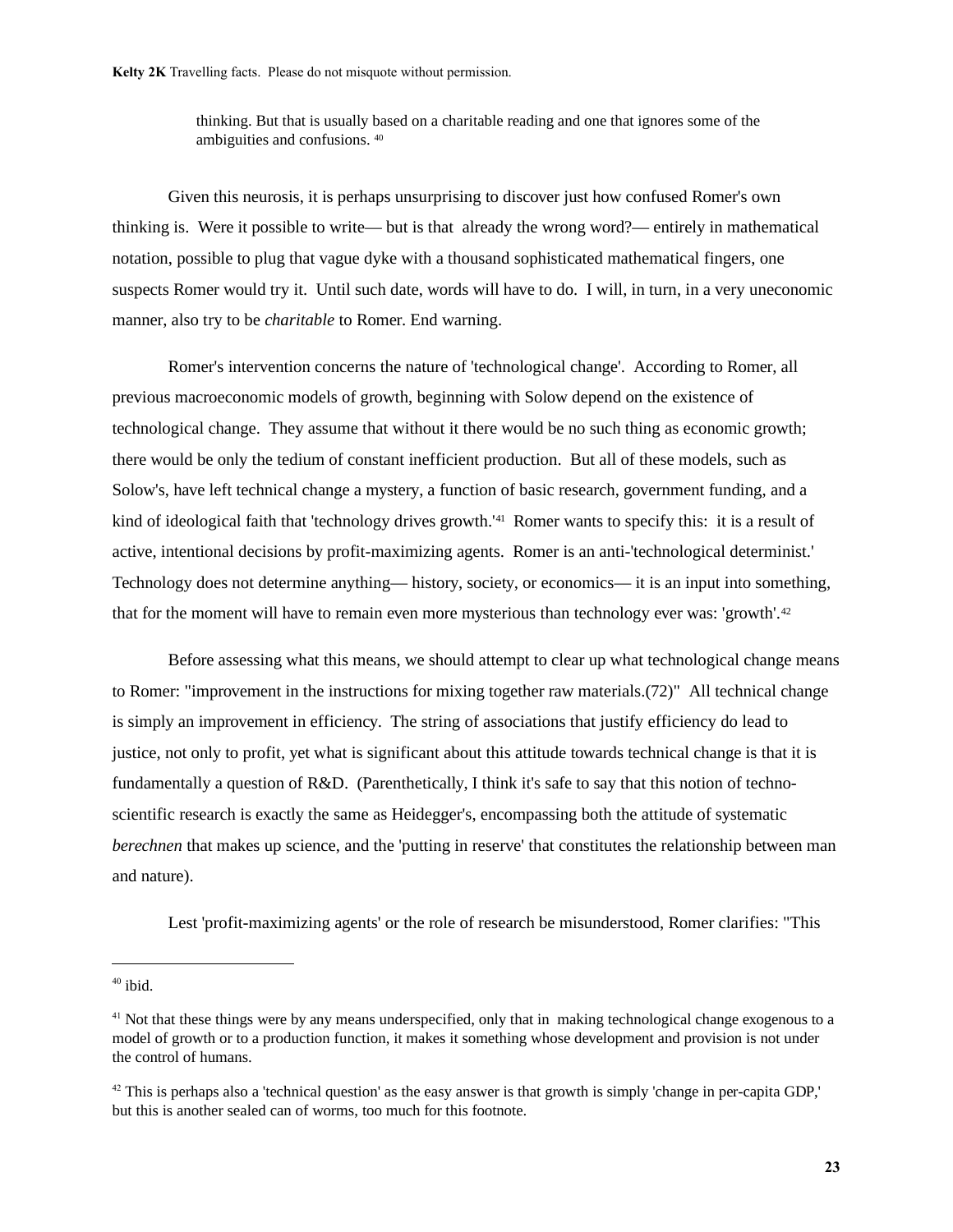does not mean that everyone who contributes to technological change is motivated by market incentives. (72)" Rather, he is concerned only with the use of technology as an input, and with the fact that regardless of whether science should or shouldn't be motivated by market incentives, people nonetheless make explicit and careful decisions about investment in research.

Now Romer has warned us against "reading between the lines" when looking at a "purely verbal argument"(though he also urges us elsewhere in the same interview "to look between the lines of that paper [his 1986 paper] at what was going on at the methodological level,"). Now, I have no intention of evaluating the soundness of Romer's mathematics here, but it is safe to say, in all charitableness, that regardless of how sound his math is, Romer is *unable to distinguish* between technology, knowledge, instructions, designs, recipes, and learning. Words are cruel to Romer, who so fears ambiguity. He mounts a defense that rallies impossible synonyms together to witness the anointing of new technical terms that allow conclusions that wouldn't otherwise follow.

Part of the problem, the most interesting part, is that Romer cannot think clearly about thinking. For Romer, technology is knowledge, but knowledge is not technology. In the paper we are reading here ('Endogenous Technological Change'), he defaults first to 'instructions', which then become 'designs.' Throughout, even though he uses the word *knowledge,* he insists that technical change means only the reorganization of matter. We are all, in some strange way, *bricoleurs* in Romer's world, constantly reorganizing things into better, more valuable, more efficient configurations.[43](#page-23-0)

Thinking, then, could be an attribute of the accumulation of instructions, and have very little to do with humans. Thinking can be reduced to the activity of trial and error, based on the accumulated archive of existing instructions. Yet humans (or not quite humans, rather, 'human capital' which is not so much a 'man without qualities', as 'qualities without a man'), are still part of this model. Romer can make only the following promise in a premise: "the third and most fundamental premise is that instructions for working with raw materials are inherently different from other economic goods... This property is taken to be the defining characteristic of technology.(72)"

Even if *technology* has such a defining characteristic— a defining characteristic which simply that it is different from other goods— this does not yet say what it is, or where it is, or whether it is different than *instructions*. For this, Romer must conscript some technical terms to battle ambiguity: they are

<span id="page-23-0"></span><sup>&</sup>lt;sup>43</sup> Indeed, Romer is very found of thinking combinatorially. His examples often include combinatorial chemistry, or continuous quality improvement, or other models of trial and error, for which the metaphor of natural selection inevitably suggests itself. His favorite example is that of a truly efficient milk-production facility: the cow.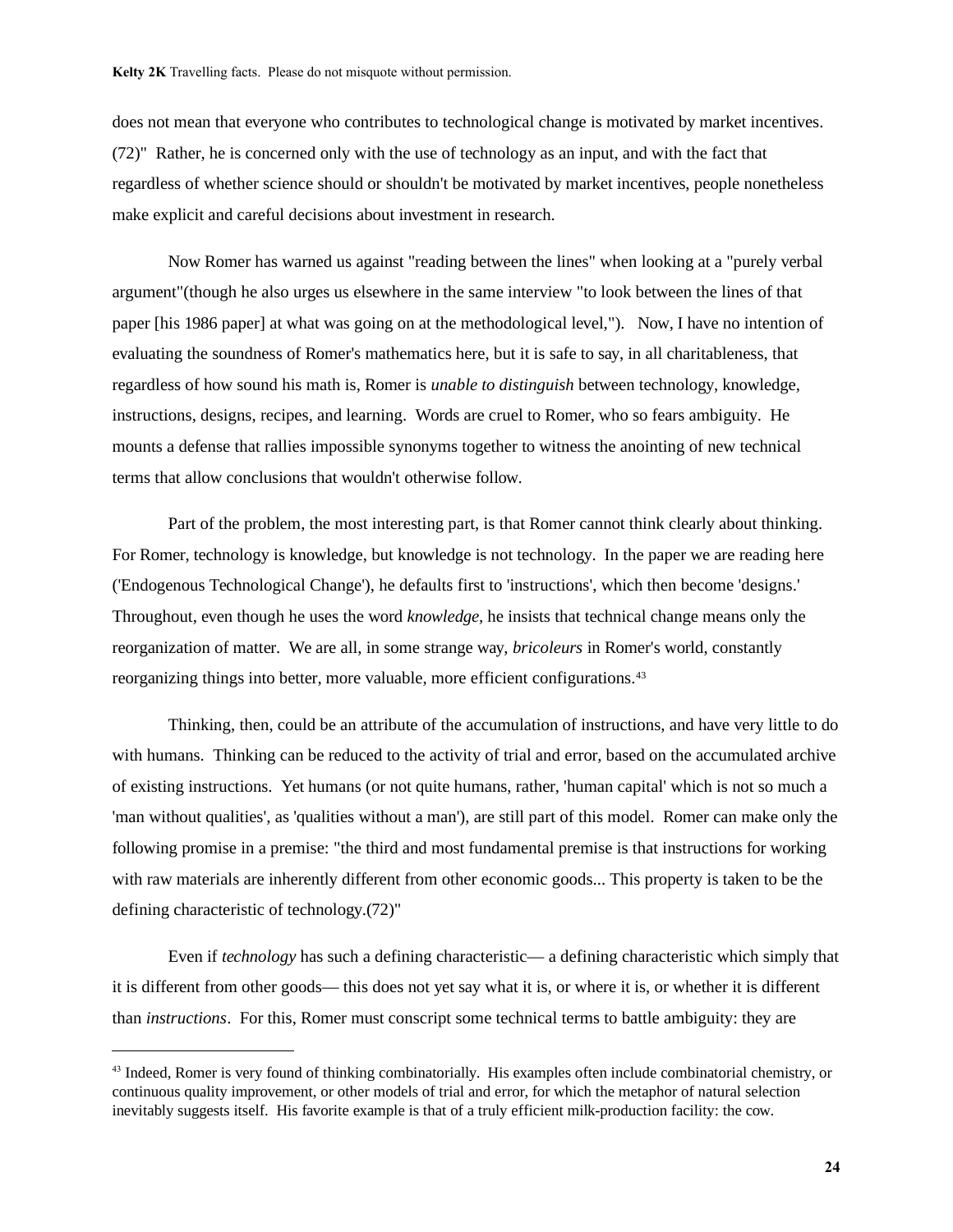#### *rivalry* and *excludability*.

"Rivalry is a purely technological attribute.(73)" This won't help, to replace vague terms with definitions that use vague terms. Technology here returns to the status of attribute, rather than subject of attributes, in this definition. Nonetheless, there is some sense here: that a good be rivalrous means that only one firm/person can use a good at one time: Either I drink the beer, or you drink the beer. Nonrivalrous objects know no such limitations: we can both make beer from the same recipe at the same time, and have twice as much beer. Non-rivalrous goods, although Romer does not say as much, can scale. However, something that we might common-sensibly call technology, such as a computerized machine for making beer, is in fact rivalrous, and therefore, no longer technology in Romer's world.

"Excludability is a function of both technology and the legal system. A good is excludable if the owner can prevent others from using it.(74)" Excludability can be a function of either the intellectual property system, or a system of copy-protection: you can make the beer only if I license the recipe to you. It is significant that this is a technical *and* legal problem. Of late, Larry Lessig among others has gleefully shirked restraint in revealing the impossibility of such a distinction with respect to the internet.[44](#page-24-0) As Lessig has often insisted, the two are in fact difficult to distinguish today under a law such as the Digital Millennium copyright act.

"Conventional economic goods are rivalrous and excludable. Public goods are non-rivalrous and non-excludable.(74)" Presumably, by conventional goods he means beer, and intends to exclude such things as software or movies, which are difficult to imagine as rivalrous. Similarly by public goods, he means things like laws, regulations, scientific formulae etc. and not some things that we might assume were 'public' yet certainly excludable such as parks, roadways, and perhaps, pollution.

Clarity issues from the substitution of these terms for the synonyms of technology, even if their meaning has become so emaciated as to require the life support system of technical terms and mathematical signs to allow them to go on: "Growth is driven fundamentally by the accumulation of a partially excludable, nonrival input.(74)" I.e. growth is driven by technology (or its synonyms). In the course of the article, however, empirical examples erode the graven images that Romer makes from technical terms, and the primary partially excludable non-rival input becomes 'designs' for the production

<span id="page-24-0"></span><sup>44</sup> Lessig, *Code, and other Laws of Cyberspace*, New York: Basic Books, 1999. Also, in order to emphasize that these seemingly highly theoretical issues are not unconnected to the 'real world' it should be noted that both Romer and Lessig have written opinions for the Justice department on the Microsoft case. Lessig as special master, and Romer with respect to the remedies.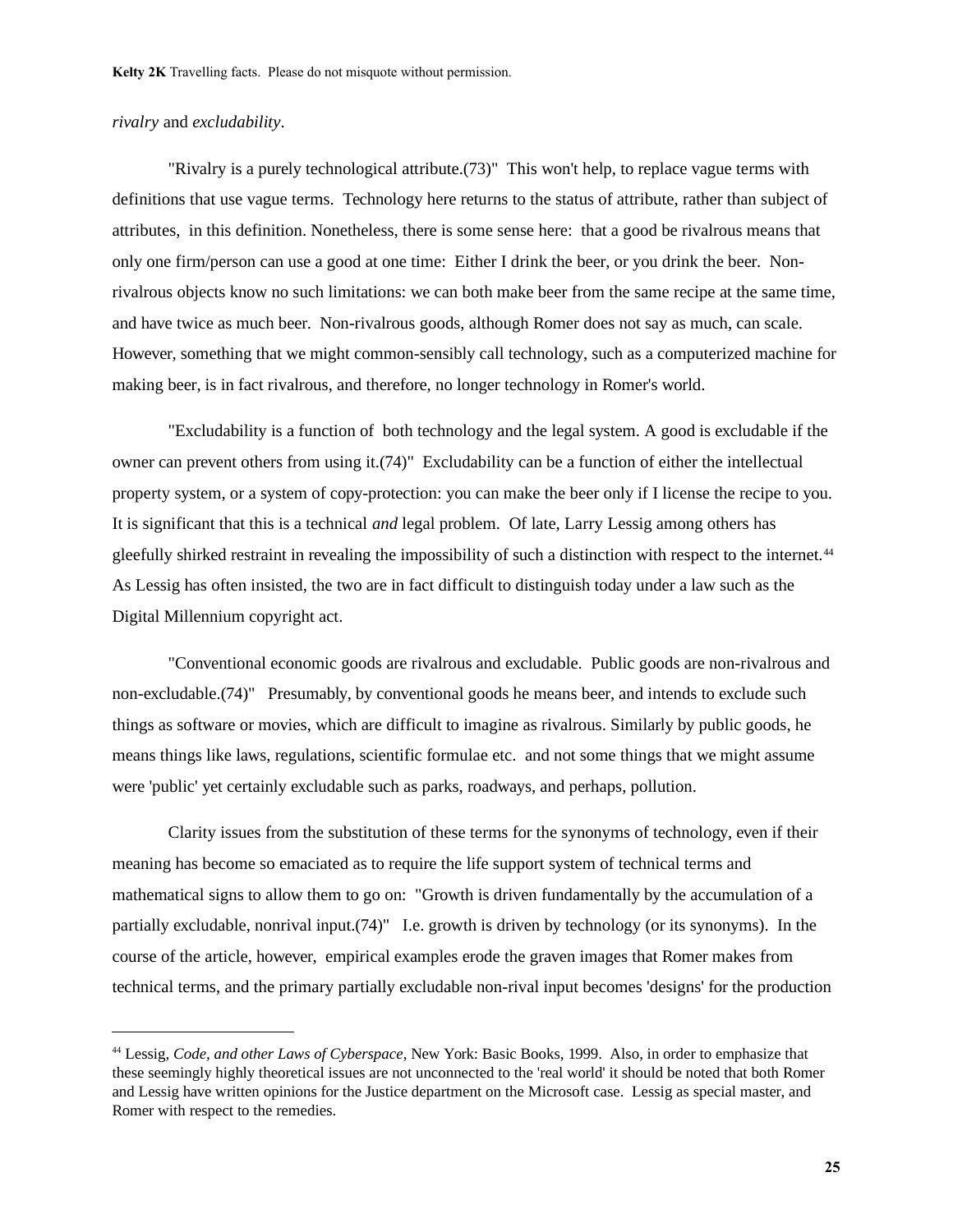of intermediate producer durables that can be used in the production of final-goods (goods that can be either "consumed or saved as new capital," such is the existential world of economics). Romer is in the business of simplification, so there will be no discussion of the market in designs for designs, or instructions for designs, which is left as an exercise for us, the Reader.

Nonetheless, perseverance is a virtue. Romer attempts an empirical differentiation between a design (a non-rivalrous good) and piece of human capital; his example: the ability to add. "The ability to add is inherently tied to a physical object (a human body) whereas the design is not.(74)" A footnote explains that he opted out of the use of the terms "embodied and disembodied" to distinguish intangible things because "embodiment has another meaning in growth theory" which is never explained, and we hope, is not ambiguous. Furthermore

> the ability to add is rivalrous because the person who possesses this ability cannot be in more than one place at the same time; nor can this person solve many problems at once. As noted above, rivalry leads to a presumption that human capital is also excludable. Thus human capital can be privately provided and traded in competitive markets (75).

One might have wished for a more example with more meat, perhaps a person with the ability to juggle, or a person with the ability to fire employees with grace. However, simplicity is also a virtue, and the example stands as a periscope that shows us just how perilous the importance of humans become when they are no longer the principle motors of growth.

Romer, however, avers: "Like any scientific concept, nonrivalry is an idealization." What is "unambiguously true" about nonrivalrousness is that the reproduction of, for example, a design is nearly costless, whereas the reproduction of "the ability to add" is just as costly in both cases. "For simplicity, the arguments here will treat designs as idealized goods that are not tied to any physical good and can be costlessly replicated, but nothing hinges on whether this is literally true or merely close to being true.(75)" True. Orbiting truth is the inessential question of whether information is matter or not.

For Romer there are two implications, the impact of which is that nonrivalry is "inextricably linked to non-convexities." The first is that nonrival goods can be "accumulated without bound on a per capita basis, whereas a piece of human capital such as the ability to add cannot.(75)" People die, instructions do not. "Second, treating knowledge as a nonrival good makes it possible to talk sensibly about knowledge spillovers, that is, incomplete excludability." Here, technology has become knowledge again, and the fact that one simply can't keep knowledge from spreading means that excludability can never be complete. Something about the simplicity of these assumptions, clear or not, is extraordinarily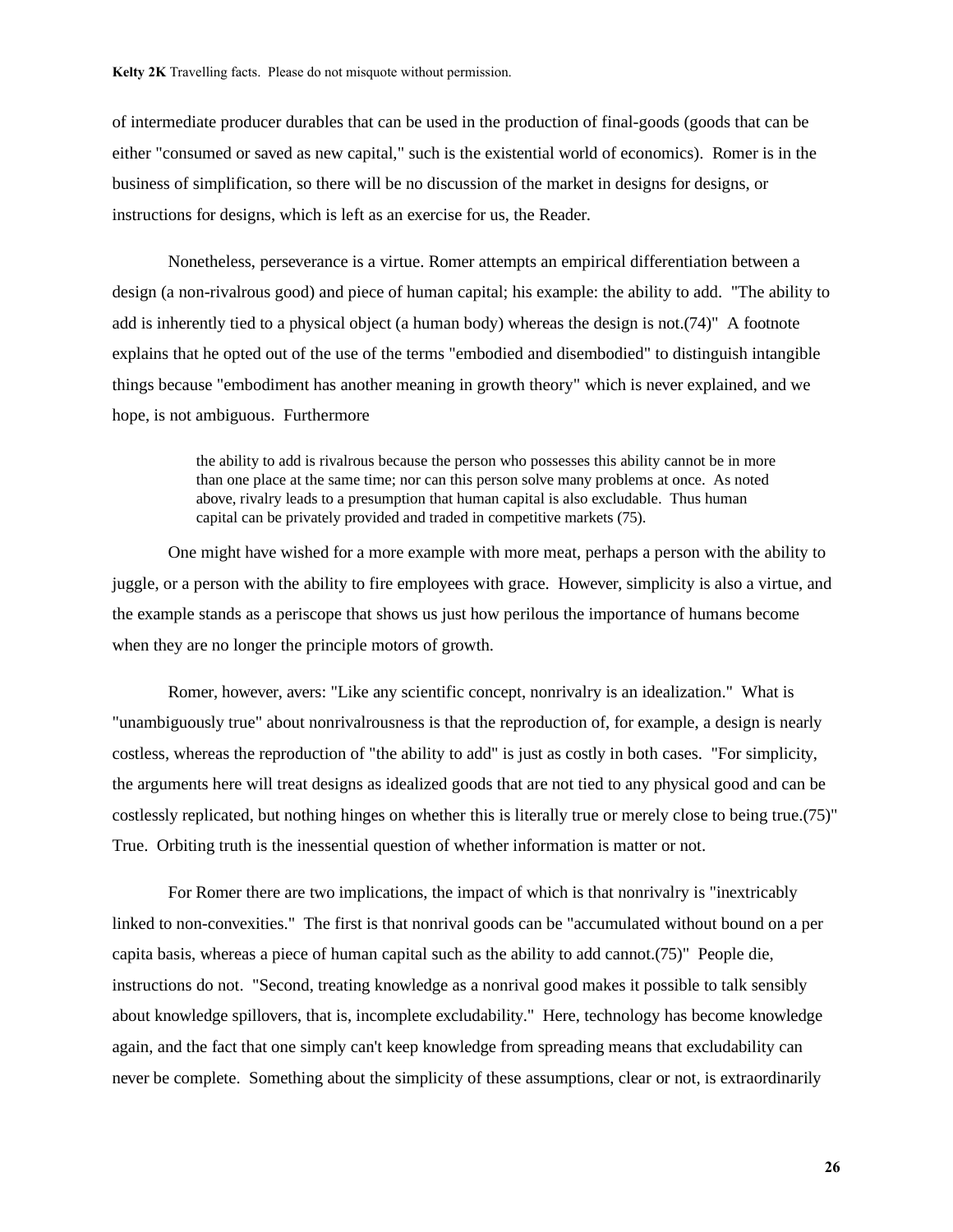satisfying. Texts, designs, all languages do in fact live on without us.<sup>[45](#page-26-0)</sup> Thus expropriated, accumulation is only limited by physical constraints on the media, which are today, to put it oddly, immaterial. Thus expropriated and immaterial, they are like the flame in Thomas Jefferson's famous metaphor of ideas— incompletely excludable<sup>[46](#page-26-1)</sup>. We can indeed "talk sensibly" about things. Talk, things, sense, ideas.

For Romer however, talking sensibly means the construction of mathematical equations. Specifically models of balanced growth equilibrium. By redefining the intentionally vague notions of technology/knowledge/instructions as partially excludable nonrival goods, and specifically, by treating these non-human, yet non-material goods as something that can never be exhausted, Romer can call on the existence of "nonconvexities" in his models. "Nonconvexities" means just that, that the variable that represents non-rival goods, *A*, is linear, neither convex nor concave functions. The impact is that by giving the model such an input, increasing returns to scale come to depend on the level of non-rival goods input, and growth is no longer restricted to the epic struggle of Man and Nature that Marshall insisted on: "If a nonrival input has productive value, then output cannot be a constant-returns-to-scale function of all inputs taken together." That is to say, it *can* be an increasing-returns-to-scale function.

For Romer, the point has been made many times before, and it is clear that his relatively tiny, but highly regarded audience of growth economists, the problem concerns whether one can treat knowledge as something that exists outside of the bodies of laborers, and if so, how to model such a thing. Previous attempts to solve this problem include Kenneth Arrow's notion of learning-by-doing and the various treatments of knowledge as a public good, whose provision is therefore a process of great mystery and speculation (perhaps it comes from governments and universities, places notoriously unamenable to the analysis of economists). Romer is unsatisfied with these various provisions for a very specific reason: "it rules out the possibility that firms make intentional investments in research and development." His response is to imagine a thing we are all familiar with: what I would call, under an imperative to use its old name, *writing*, rather than any of the synonyms that Romer uses: technology, knowledge, designs, instructions. Writing is what Romer calls a partially excludable, non rival good: it is material, but easily transmitted; it is 'usable' by each who possess it, regardless of who else does; it is something difficult, but

<span id="page-26-0"></span><sup>&</sup>lt;sup>45</sup> Why the ability to add does not is yet another fascinating question beyond the bounds of this paper. Perhaps the most extended and sophisticated discussion is in Husserl's *Origin of Geometry* and Derrida's introduction to it. They both treat the question of how ideal objects such as 'the ability to add' must be transmitted and how they come into to being. But we stray from Romer's simplifications if we think to much on it...

<span id="page-26-1"></span><sup>46</sup> Thomas Jefferson's famous metaphor: "Its peculiar character, too, is that no one possesses the less, because every other possess the whole of it. He who receives an idea from me, receives instruction himself without lessening mine; as he who lights his taper at mine, receives light without darkening me." in *Writings of Thomas Jefferson, vol. 6*, H.A. Washington, Ed.,1854, pp. 180-181.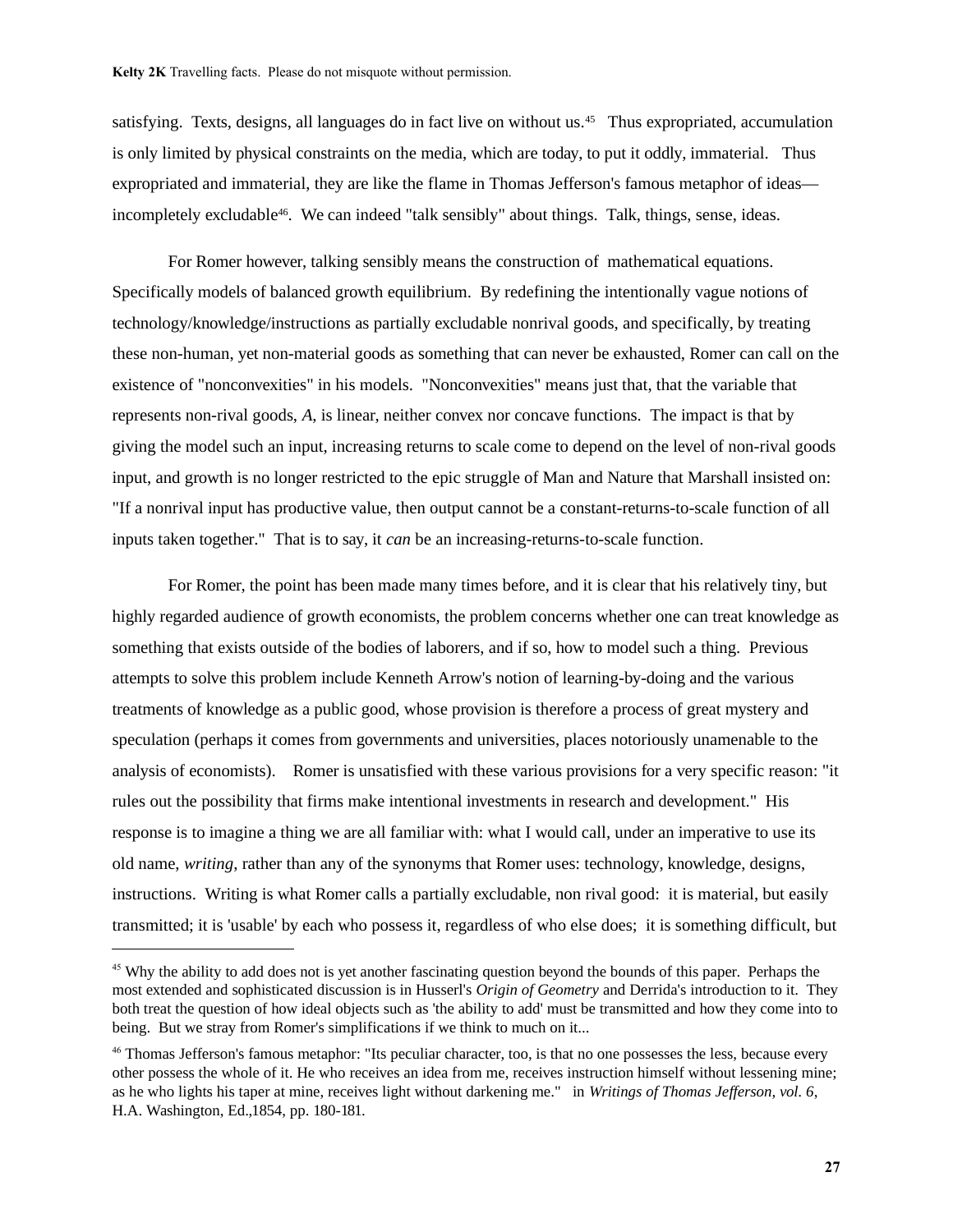not impossible, to keep others from possessing, yet is the property of no one in particular. Romer's intervention is to turn it into a calculable input in a model of the economy, and give it a name that only Jacques Derrida could love: *A.*

> The model used here separates the rival component of knowledge, H [human capital as years of education and on the job training], from the nonrival, technological component, *A*. Because it has an existence that is separate from that of any individual, *A* can grow without bound (79).

It has become, however precariously, a *technical* question of scalability.

## **Epilogue: The matter of a fact**

Some words are bullies. Push you around, take your money. And why? Because they can. *Fact* is such a word. It's meaning, in fact, is almost never at issue, because it is so easily and commonly used to force an issue. That's a fact. There's no disputing it. It picks on many an antonym- fiction, value, opinion, fantasy, falsehood, myth— and gets along with few. Comes with illustrations (facts and figures) and frightens Victorians (facts of life). Actually factually speaking, *fact* in the OED starts out as a doing, a deed: 'before and after the fact.' Doing and deeds, as we know from J.L. Austin, have a somewhat tortured relationship to Truth, requiring things like felicity and force to stay happy.[47](#page-27-0) Let me repeat something our economist has asserted with respect to matter and truth:

> For simplicity, the arguments here will treat designs as idealized goods that are not tied to any physical good and can be costlessly replicated, but nothing hinges on whether this is literally true or merely close to being true.(75)

Do facts matter? Do they have matter? Does the internet matter? Does it have matter? What I have traced through the word *scale* and the seemingly impossible idea of something being big and small at the same time— scalability— is this question of the matter of fact. In some twisted way, Romer is absolutely right, increasing returns to scale *do* exist. He is wrong however to suggest that 'nothing hinges' on the truth of their materiality. In a very important empirical sense, Romer's conclusions about growth have very serious implications for how we think about things like copyright and patent. The excludability of these things is a pure question of power that means everything to the so-called 'developing' world, much less any other economy interested in growing. Excludability is a question of copying. All over the world, right now, internet companies are copying what American companies have done: Amazons, eBays, c|nets, pick your poison. In Romer's world, this might have once been called 'technology transfer'— the designed

<span id="page-27-0"></span><sup>47</sup> J.L. Austin, *How to do things with words,* Cambridge, MA: Harvard University Press, 1962.